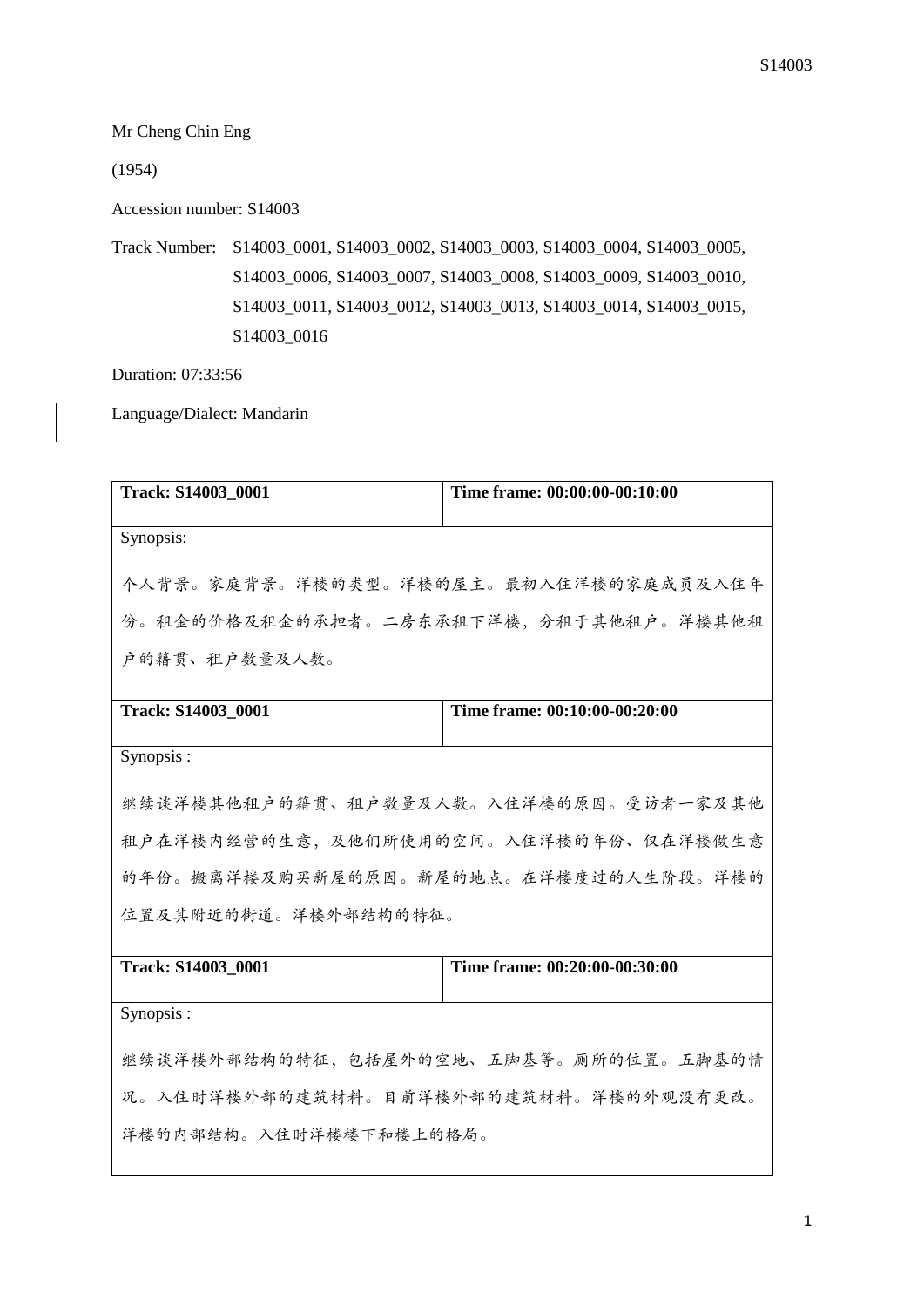| Track: S14003_0002                    | Time frame: 00:00:00-00:10:00                 |
|---------------------------------------|-----------------------------------------------|
| Synopsis:                             |                                               |
|                                       | 继续谈入住时洋楼楼上和楼下的格局及其独特之处。各租户使用冲凉房的方式及小孩         |
| 洗澡的空间。                                |                                               |
| Track: S14003 0002                    | Time frame: 00:10:00-00:22:38                 |
|                                       |                                               |
| Synopsis:                             |                                               |
|                                       | 继续谈各租户使用冲凉房的方式及小孩洗澡的空间。入住时,洋楼内楼板、隔间、墙         |
|                                       | 壁涂料所使用的装潢材料。目前,洋楼内部隔间及其功能的变化。目前,洋楼内部面         |
| 对白蚁问题。目前,洋楼内部隔间的更动及其用途。               |                                               |
| Track: S14003_0003                    | Time frame: 00:00:00-00:10:00                 |
|                                       |                                               |
| Synopsis:                             |                                               |
|                                       | 小学时期,洋楼的使用状况。在洋楼内一天的生活状况,及其最常使用空间。最常使         |
|                                       | 用洋楼前的空地,描述空地的景物及使用状况。在空地进行的游戏种类。香烟盒的玩         |
| 法、玩伴的数量。弹珠的玩法。                        |                                               |
| Track: S14003 0003                    | Time frame: 00:10:00-00:20:00                 |
| Synopsis :                            |                                               |
|                                       | 继续谈弹珠、抓迷藏、老鹰抓小鸡的玩法。最常玩的游戏。跳飞机 (Ci Ci Chong) 的 |
| 玩法。描述玩伴及谈及玩伴在游戏时的情况。                  |                                               |
| Track: S14003_0003                    | Time frame: 00:20:00-00:29:41                 |
| Synopsis:                             |                                               |
|                                       | 小学期间其他一起使用空地的人。在空地发生小弟受伤的难忘事件。从事糕点批发生         |
| 意的阿伯请吃饼干是他最高兴的事。箭的制作方式及玩法,直至后来的伤人事件。屋 |                                               |
| 前大水沟上的桥倒塌。                            |                                               |
|                                       |                                               |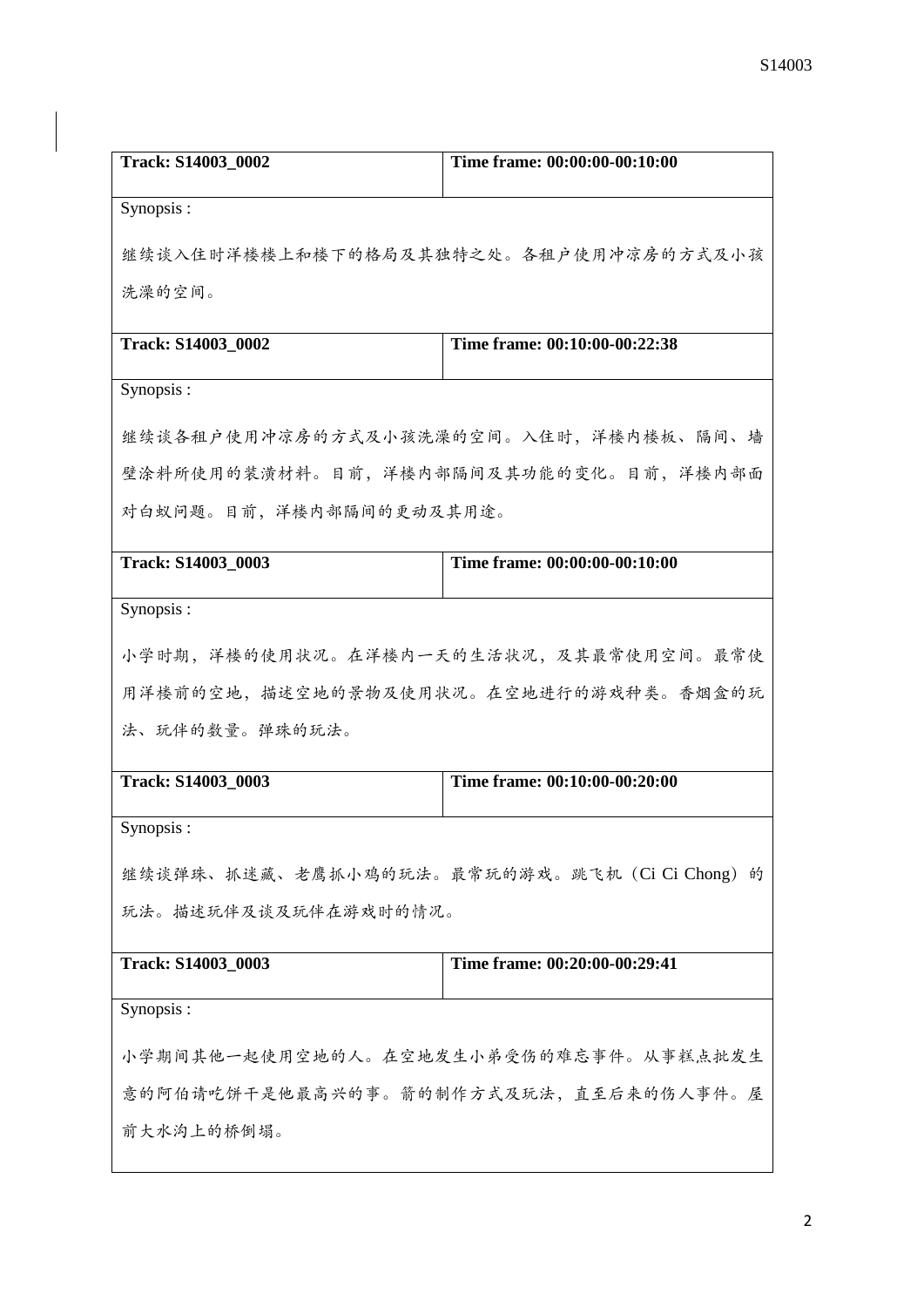| <b>Track: S14003 0004</b> | Time frame: $00:00:00-00:10:00$ |
|---------------------------|---------------------------------|
|                           |                                 |

继续谈屋前大水沟上的桥倒塌,及桥的修复。空地上羽毛球场的使用。中学时期洋楼 的使用状况。小学时期家用的房间数量及房间的位置,其房间内的布置,厕所的样式 及使用状况。住户面对厕所不够用的解决方案。

| <b>Track: S14003 0004</b> | Time frame: $00:10:00-00:20:00$ |
|---------------------------|---------------------------------|
|                           |                                 |

Synopsis :

小学时期倒粪的时间及次数,并叙述对倒粪工人的感想。厕所的结构及倒粪的程序。 住户使用洗澡间的状况。大人与小孩在不同的地点洗澡。小孩大多采用的洗澡方式。 洗澡间的内部结构、其黑暗的状况及其解决方案。住户使用楼上饭厅的状况及自家的 饭桌位置。住户使用阳台晒衣服的状况。中学时期最常活动的地方为自己的房间。在 房间的日常活动及选择留在房内的原因。

**Track: S14003\_0004 Time frame: 00:20:00-00:31:10** 

Synopsis :

继续谈中学时期在房间的日常活动及选择在房间的原因。在五脚基与邻居朋友玩音乐 及唱歌的情况。音乐玩伴的数量。与朋友日常做的事情,包括看电影、谈明星的故 事、骑摩多车逛乔治市等。五脚基的摆设及使用状况,如玩跳绳等。五脚基的难忘记 忆是音乐玩伴中出了一位李逸歌星。在空地学习骑脚车及玩脚车的情况。

**Track: S14003\_0005 Time frame: 00:00:00-00:10:00** Synopsis : 继续谈中学时期在空地学习骑脚车及玩脚车的情况。小学时期 Masak-masak (煮饭) 游 戏所需要的用具、材料及其玩法。小孩的玩"降头"的材料、方式及其原因。小孩在雨 中玩乐的情景。中学时期厕所内改为抽水马桶及厕所的使用状况。洗澡间的设备。生 病的住户用洗澡间的特殊情况及应对方式。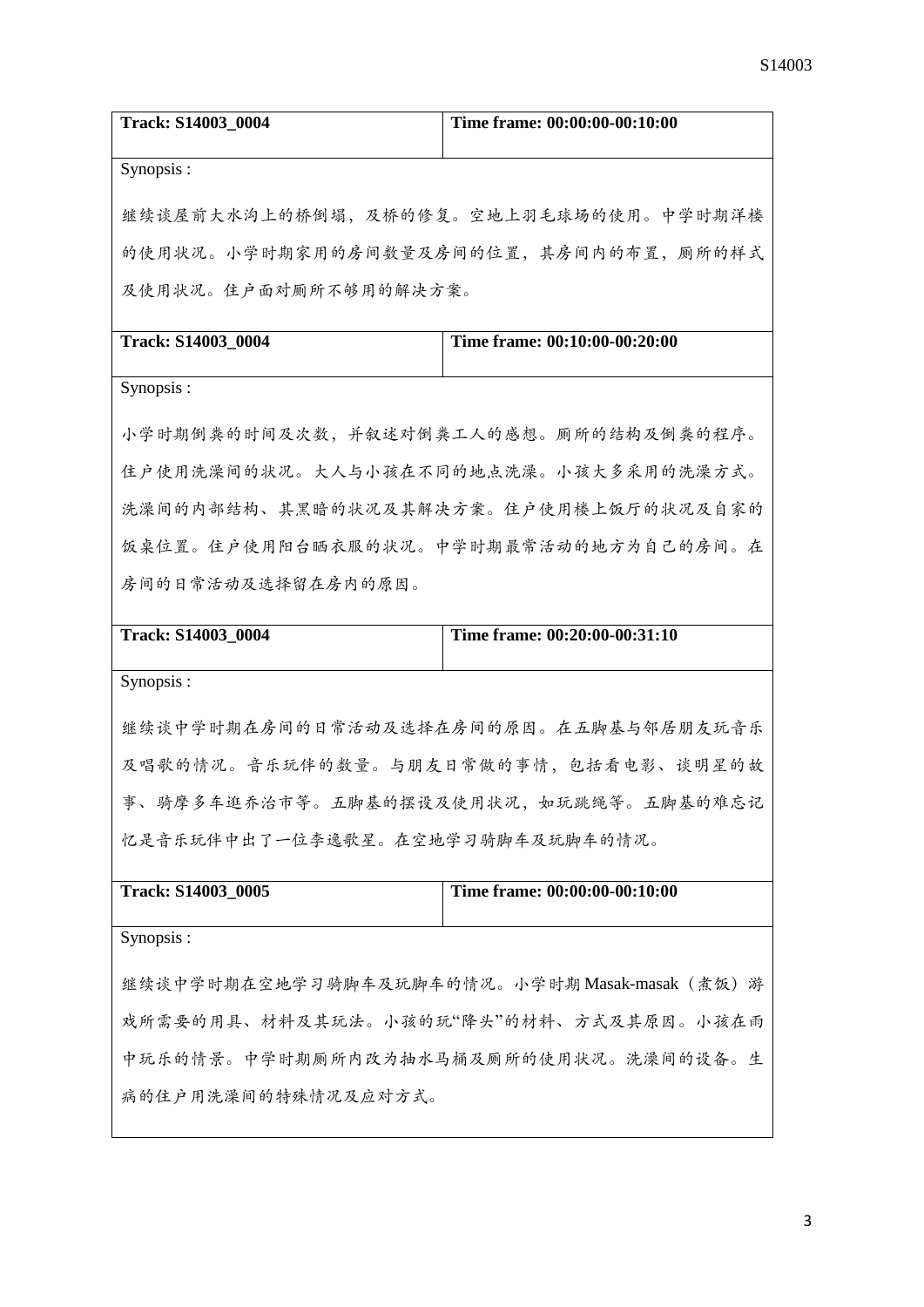| Track: S14003 0005 | Time frame: 00:10:00-00:20:00 |
|--------------------|-------------------------------|
|                    |                               |

继续谈生病的住户用洗澡间的特殊情况及应对方式。住户使用洗澡间过长,发生不愉 快的事件。中学毕业以后洋楼使用的情况保持原样。二房东二老婆的孩子对待住户的 态度。住户更动及搬迁的原因。一天里使用洋楼空间的情况。在面对父亲的阻力下, 对父业进行革新,包括购置新机器、聘请工人、调高工人薪资等。从事沙发生意所使 用到的洋楼空间,其空间位置、内部的摆设、使用功能及使用人数。

**Track: S14003\_0005 Time frame: 00:20:00-00:29:22** 

Synopsis :

继续谈从事沙发生意所使用到的洋楼空间,其空间位置、内部的摆设、使用功能及使 用人数。自家使用洋楼的大部分的空间,包括五脚基、办公室、大厅、楼上两间房 间,剩余的空间仍然出租给其他租户。娘惹二房东与父亲之间为调整租金而产生纠 纷,并为此而购买了新屋作为退路。60 年代华社对政府的态度及华校生向往的思想主 张。1969年513事件时期,逮捕嫌疑人的情形。

| <b>Track: S14003 0006</b>                    | Time frame: 00:00:00-00:10:00         |
|----------------------------------------------|---------------------------------------|
| Synopsis :                                   |                                       |
| 1969年 513 事件时期, 在桌球场内逮捕嫌疑人的情形及其结果。紧急法令开始后, 在 |                                       |
|                                              | 小巷内收听本地及中国的广播电台。洋楼旁小巷的位置及其面积。描述一起收听广播 |
|                                              | 的伙伴。秘密收听中国广播的操作方法及原因。秘密收听中国广播的忐忑的心情。秘 |
| 密收听中国广播的时间。事后对当时中国的看法。                       |                                       |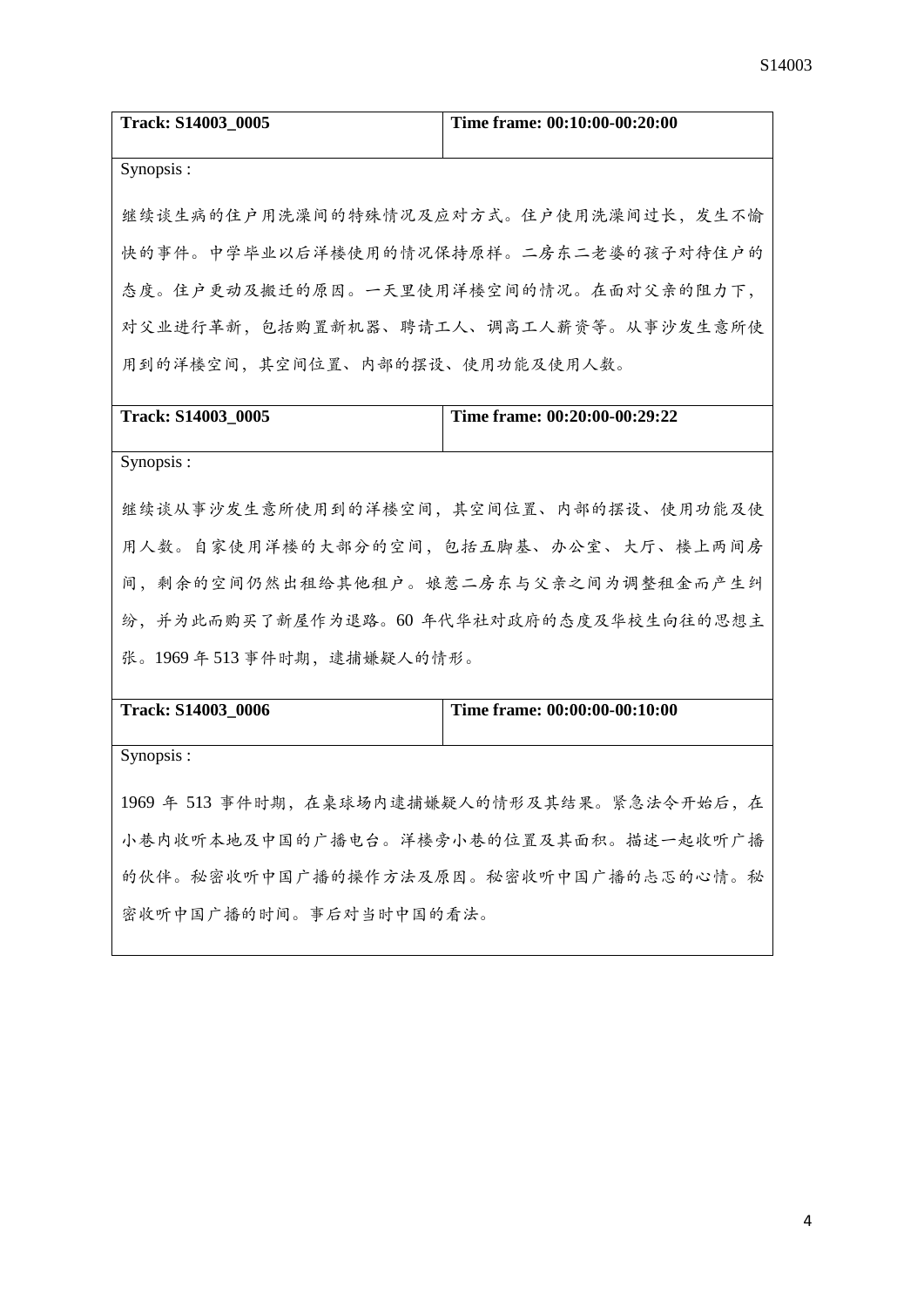| <b>Track: S14003 0006</b> | Time frame: 00:10:00-00:24:50 |
|---------------------------|-------------------------------|
|                           |                               |

继续谈对当时中国的看法。中学毕业以后与弟弟同住的房间之摆设及装饰。楼上饭厅 的帆布床的使用,并述及当时槟城人在五脚基普遍使用帆布床的情况。房间的使用方 式,如在书桌前学习、朋友聊天等。厕所、洗澡间、饭厅的使用状况保持原状。弟弟 接手租借洋楼后,空地功能的转变。洋楼内的信仰及供奉神明的情况。供奉土地公的 位置从屋外移至屋内。自家供奉天公和土地公。中学毕业以后继续供奉天公和土地 公。过节时,在楼上饭厅祭拜祖先。楼下后房有阴沉的氛围。灶君为原来广东住户所 供奉,后来为家人继续供奉。

| <b>Track: S14003 0007</b> | Time frame: 00:00:00-00:10:00 |
|---------------------------|-------------------------------|
|                           |                               |

Synopsis :

小学时期的补充资料,骆文秀曾住在洋楼的大厅及其在洋楼求亲之趣事。日军曾将洋 楼作为办公室。描述二房东的外表。二房东为合法房贷者,并叙述其在洋楼内经营房 贷生意的状况。

| <b>Track: S14003 0007</b> | Time frame: 00:10:00-00:20:00 |
|---------------------------|-------------------------------|
|                           |                               |

Synopsis :

中学时期的补充资料。"红毛"一词的时尚用法。"红毛"的意思与用法。小学及初中时 期,纸青蛙的玩法、制作材料及玩的地点。

| Track: S14003 0007                        | Time frame: 00:20:00-00:31:03         |
|-------------------------------------------|---------------------------------------|
|                                           |                                       |
| Synopsis :                                |                                       |
|                                           |                                       |
|                                           | 继续谈小学及初中时期,纸青蛙的玩法、制作材料及玩的地点。槟城人剪纸的用途及 |
| 其寓意。小学时期,纸飞机的玩法、制作材料、玩伴及玩的地点。1978年至1991年, |                                       |
|                                           |                                       |
| 洋楼的用途为混合型。他在洋楼内的办公室经营沙发坐垫、装修及水泥建筑生意。生     |                                       |
| 意逐步扩大至一条龙服务的原因。在洋楼一天的生活状况。                |                                       |
|                                           |                                       |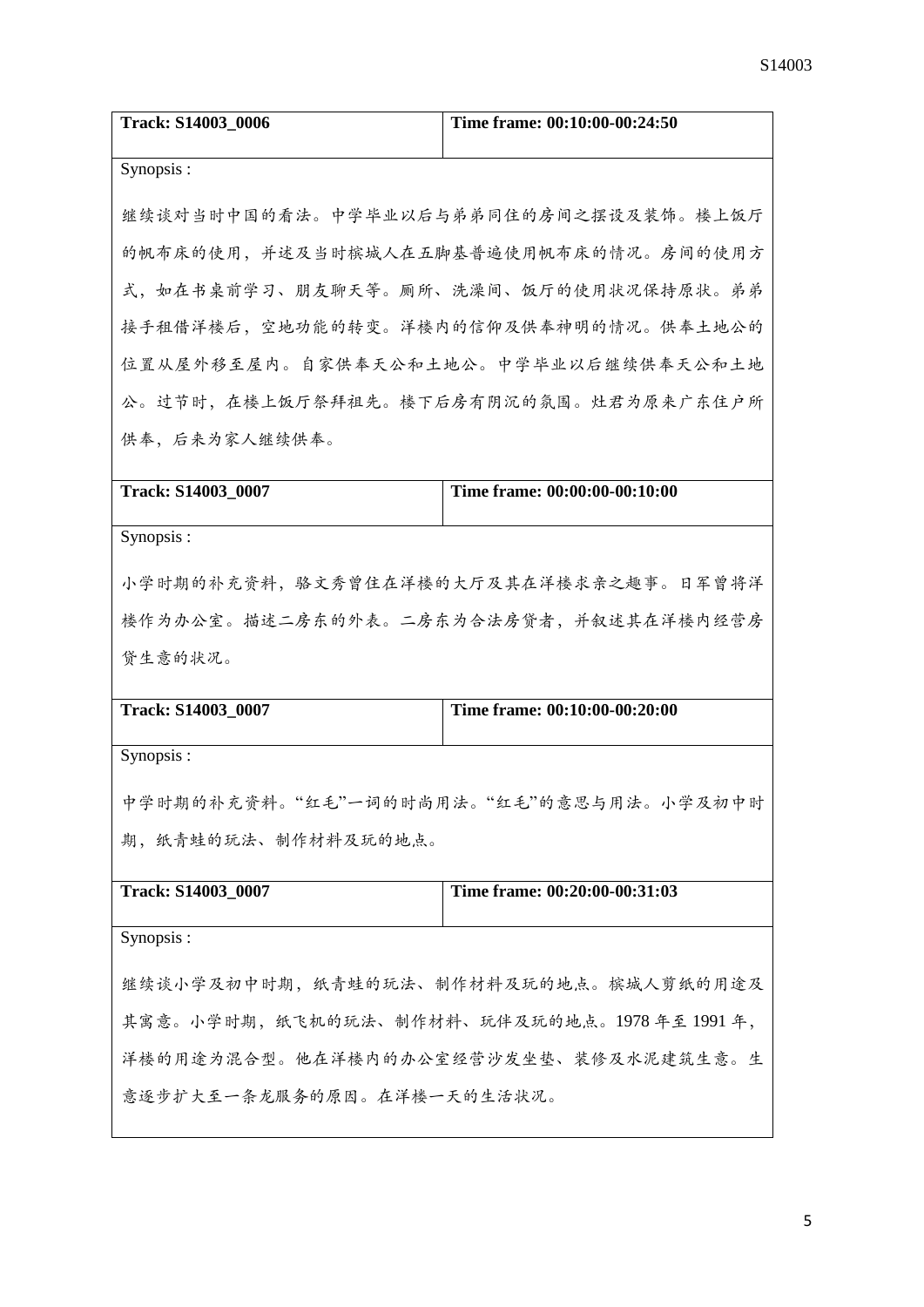| Track: S14003_0008                    | Time frame: 00:00:00-00:10:00         |  |
|---------------------------------------|---------------------------------------|--|
| Synopsis:                             |                                       |  |
|                                       | 继续在洋楼一天的生活状况。在洋楼一天的活动范围。五脚基的使用及其记忆。办公 |  |
| 室内的结构、摆设及员工。                          |                                       |  |
| Track: S14003_0008                    | Time frame: 00:10:00-00:20:00         |  |
|                                       |                                       |  |
| Synopsis:                             |                                       |  |
|                                       | 继续谈办公室内的结构、摆设及员工。办公室内增设空调,引发父子意见不合。大厅 |  |
|                                       | 内的摆设、机器设备及员工人数。房客承包部分缝纫工作。上班、下班及午餐的时  |  |
| 间。包办员工的午餐及晚餐。准备餐食的人、其菜色及准备餐食的地方。      |                                       |  |
| <b>Track: S14003 0008</b>             | Time frame: 00:20:00-00:31:03         |  |
| Synopsis:                             |                                       |  |
|                                       |                                       |  |
|                                       | 继续述及包办员工的午餐及晚餐。准备餐食的人、其菜色及准备餐食的地方。跟员工 |  |
| 之间的关系,彼此的感情及员工对工作的态度。发薪的方式及员工对公积金的选择。 |                                       |  |
| 楼上大厅的摆设、用途和其他住户的关系。                   |                                       |  |
| Track: S14003 0009                    | Time frame: 00:00:00-00:10:00         |  |
| Synopsis:                             |                                       |  |
|                                       | 继续楼上大厅的摆设、用途和其他住户的关系。房间及晚上睡觉的位置。洗澡间与厕 |  |
| 所使用者的变化。洋楼大厅内,二房东及自家供奉神明的原由及供奉情况。     |                                       |  |
| Track: S14003_0009                    | Time frame: 00:10:00-00:20:00         |  |
| Synopsis:                             |                                       |  |
| 继续谈洋楼大厅内,二房东及自家供奉神明的原由及供奉情况。其宗教信仰观念的转 |                                       |  |
|                                       | 变。神桌在大厅的位置及其置放的原因。大厅内供奉神明的仪式、供奉者、供奉时间 |  |
| 及供品。                                  |                                       |  |
|                                       |                                       |  |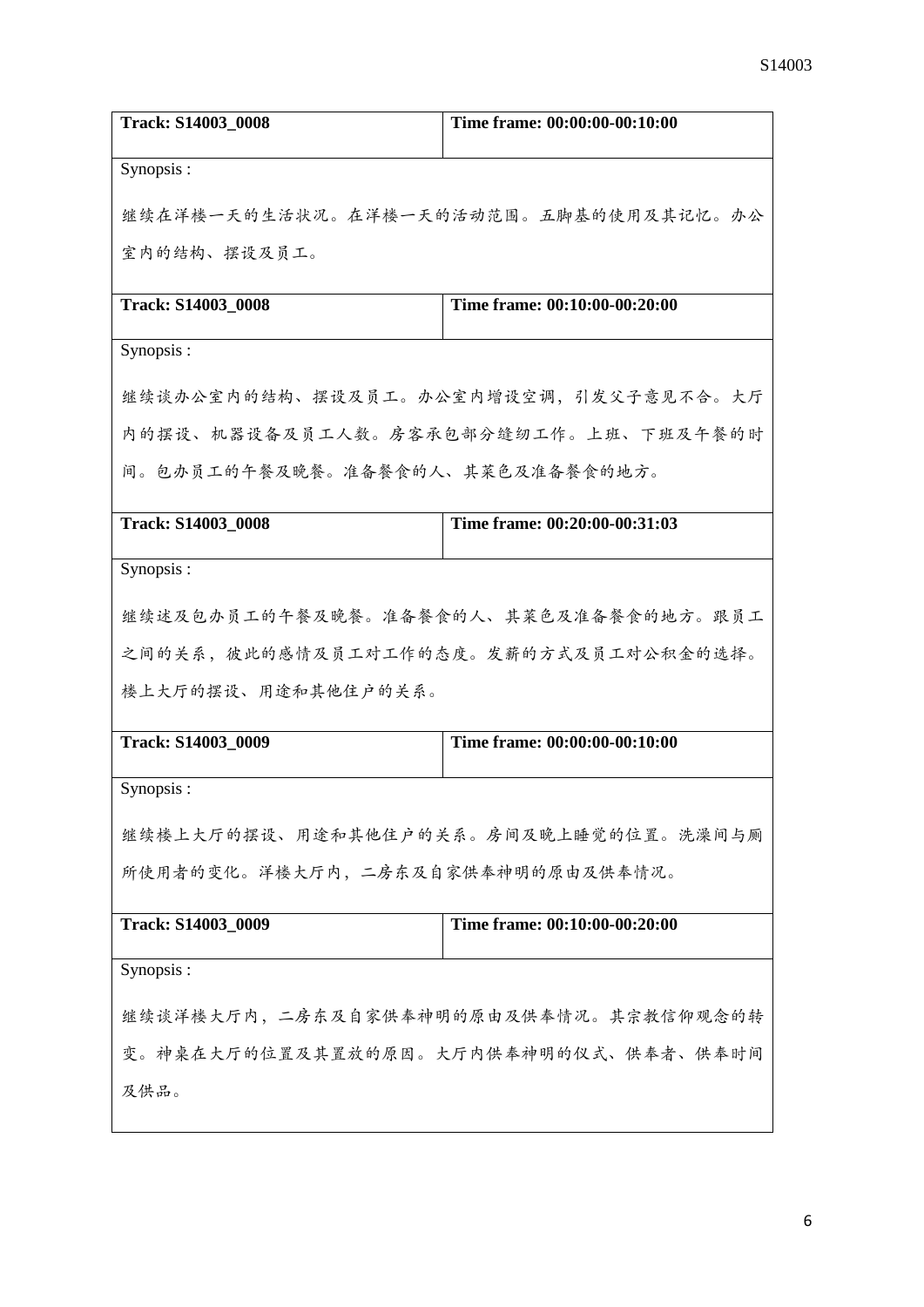| <b>Track: S14003 0009</b> | Time frame: $00:20:00-00:31:03$ |
|---------------------------|---------------------------------|
|                           |                                 |

继续大厅内供奉神明的仪式、供奉者、供奉时间及供品。楼上大厅冬至时祭神的方 式。灶君及天官赐福的供奉者。七月会在路边拜好兄弟。1991 年至 2014 年之间,洋楼 的用途为混合型。洋楼的租户仅有受访者的第二弟弟,并继续经营沙发生意。到洋楼 的目的及其使用楼上大厅的情况。1991 年过年前夕,与洋女及其他员工在楼上大厅吃 收工宴的心情。

**Track: S14003\_0010 Time frame: 00:00:00-00:12:17** 

Synopsis :

楼上大厅有漏水问题,解决方法及不维修的原因。楼上大厅的后方、中间和左边的后 房,有白蚁的问题,及其解决方法。大厅供奉神明的情况及供奉的人。与各籍贯华人 混居的好处。谈对洋楼后方回教堂及其信徒的感想。父母周末的住处及他们对洋楼的 执着。

| <b>Track: S14003 0011</b> | Time frame: 00:00:00-00:10:00 |
|---------------------------|-------------------------------|
|                           |                               |

Synopsis :

自家及租户在冬至所需要的祭品及用具。冬至时,租户所使用的空间,包括厨房、楼 上大厅。祭品整鸡的装饰。祭拜的方向及要求。冬至祭拜的对象。自家及其他租户都 无祖先牌位。在祭祖的过程中,以钱币代替筊杯。钱币的使用方法。冬至家中无布 置。

| <b>Track: S14003 0011</b>             | Time frame: 00:10:00-00:20:00 |
|---------------------------------------|-------------------------------|
| Synopsis:                             |                               |
| 冬至祭拜的情况及祈求事项。冬至的感想。农历新年时所使用的空间,包括大厅、楼 |                               |
| 上大厅。新年前的打扫工作。新年赌博的原因。新年楼上大厅的使用状况。新年各租 |                               |
| 户的准备工作,包括打扫、买新衣、拜神等。打扫天花板所使用的工具。穿新衣的习 |                               |
| 俗。                                    |                               |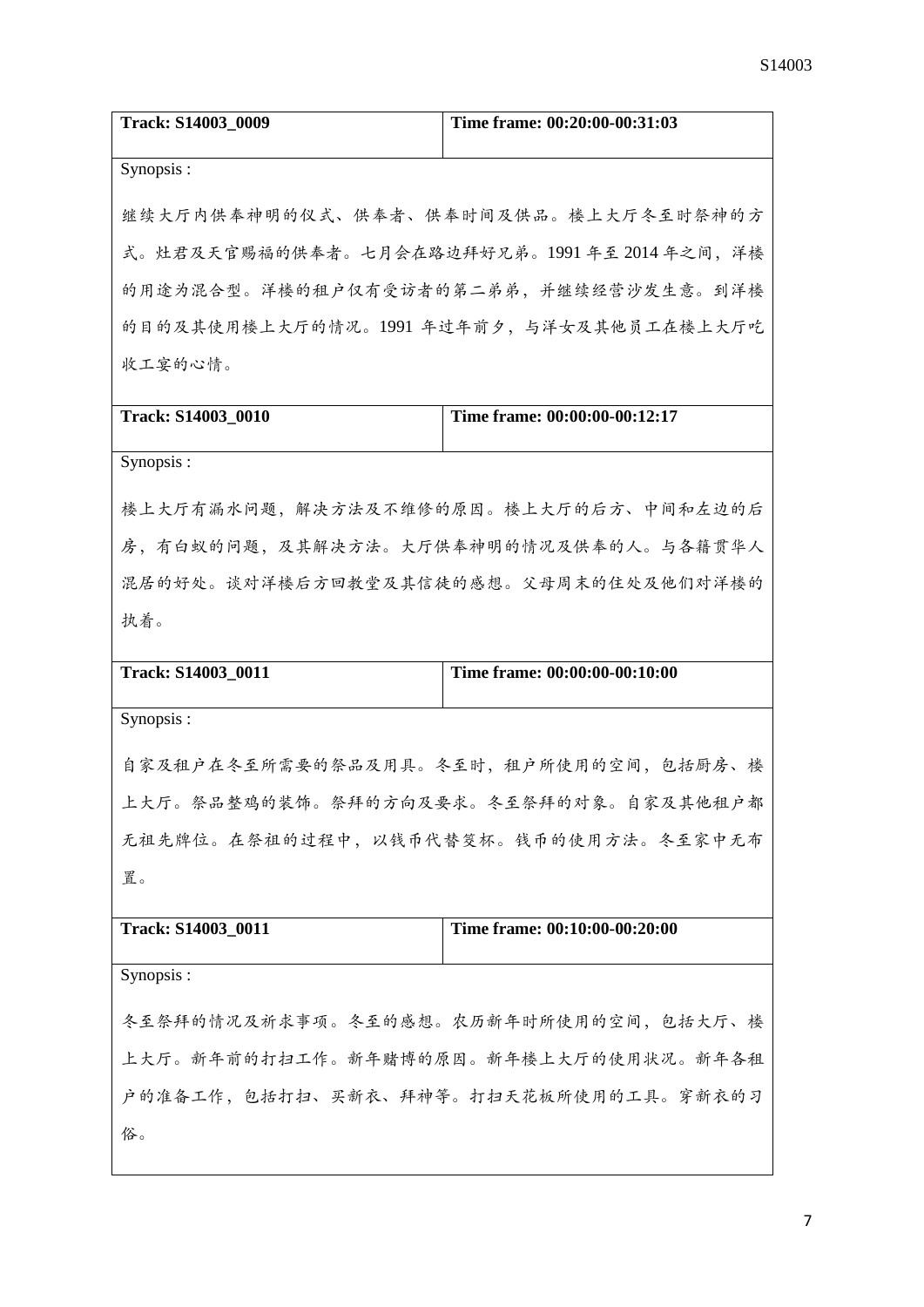| Track: S14003_0011                    | Time frame: 00:20:00-00:31:03 |  |
|---------------------------------------|-------------------------------|--|
| Synopsis:                             |                               |  |
| 继续谈穿新衣的习俗及其对习俗的看法。新年的玩意有鞭炮和烟花。鞭炮及烟花的购 |                               |  |
| 买及玩乐地点。自制大炮的方法、保存大炮的方式、大炮的玩法及合作伙伴的数量。 |                               |  |
| 团圆饭是火锅。除夕每户拜神的时间都不同。以往食物的味道。清明节所使用的空  |                               |  |
| 间,包括楼上的大厅、屋前。                         |                               |  |
| Track: S14003_0012                    | Time frame: 00:00:00-00:10:00 |  |
| Synopsis:                             |                               |  |
| 无祖先牌位的情况下,以口头的方式请祖先享用祭品。端午节各租户准备粽子的情  |                               |  |
| 况。粽子的馅料及制作材料。中元节各户在洋楼前空地烧金银纸的位置。      |                               |  |
| Track: S14003_0012                    | Time frame: 00:10:00-00:20:00 |  |
| Synopsis:                             |                               |  |
| 继续谈中元节各户在洋楼前空地烧金银纸的位置。童年时期对中元节的感觉。焚烧金 |                               |  |
| 银纸所留下的灰烬、其禁忌及事后的处理方式。有些租户在空地祭拜,有些租户则在 |                               |  |
| 路边祭拜,其选择路边祭拜的原因。路边祭拜的祭品。路边祭品的处理方式。中秋节 |                               |  |
| 自制灯笼的材料、方法及技巧。                        |                               |  |
| Track: S14003_0012                    | Time frame: 00:20:00-00:30:00 |  |
| Synopsis:                             |                               |  |
| 继续谈自制灯笼的材料、方法及技巧。自制灯笼时伙伴间分享材料的方式。伙伴的数 |                               |  |
| 量。玩灯笼的时间。制作锣鼓的材料。打锣鼓的原因及地点。玩灯笼的地点。打锣鼓 |                               |  |
| 和玩灯笼的情况。社区的治安状况。                      |                               |  |
|                                       |                               |  |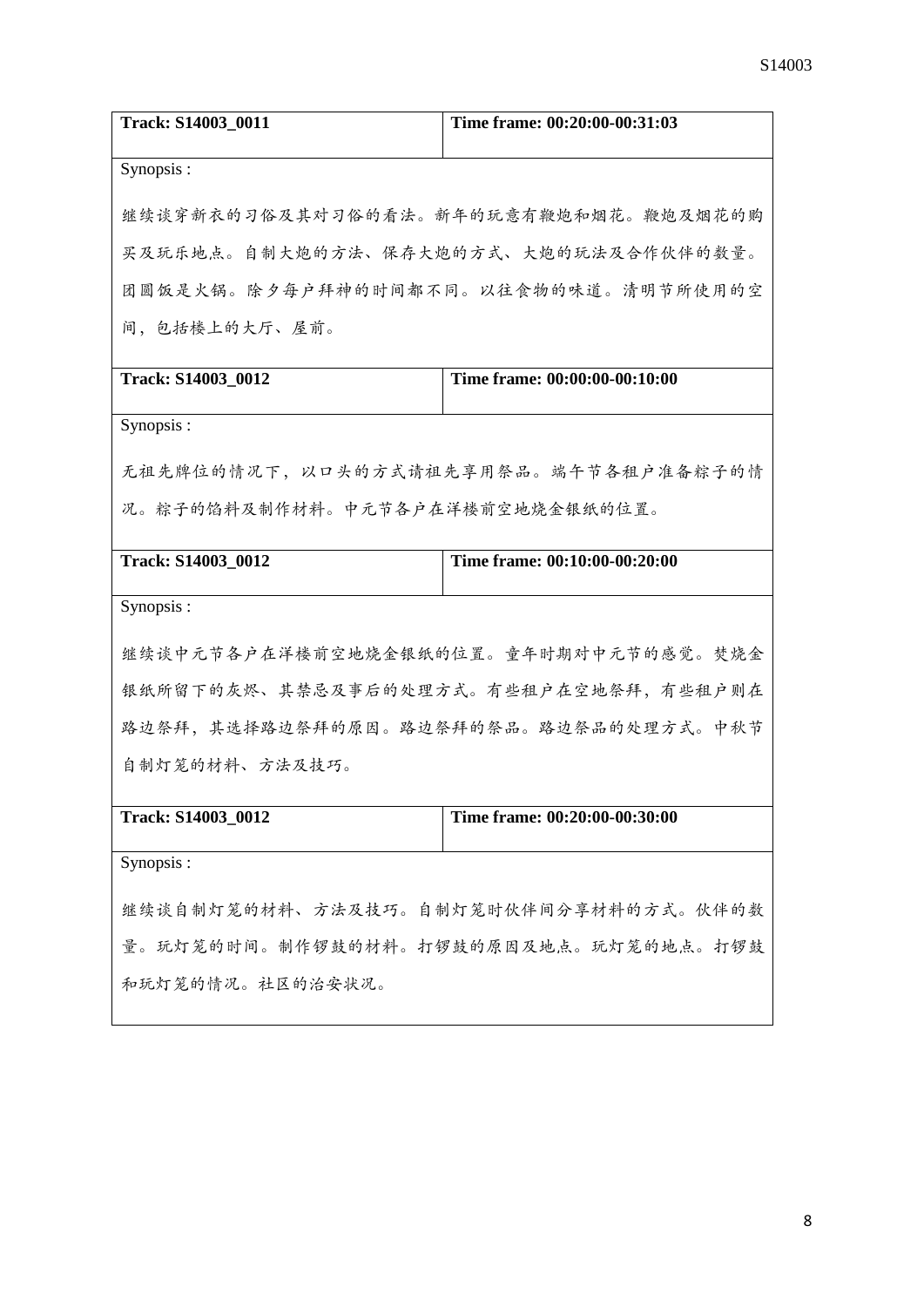| <b>Track: S14003 0013</b> | Time frame: 00:00:00-00:10:00 |
|---------------------------|-------------------------------|
|                           |                               |

中秋节的玩意。60 年代钟家中秋节时所准备的食品种类,包括菱角、芋艿、月饼、公 仔饼。70 年代,月饼的种类繁多。维持中秋节传统祭品原因。对中小学时期中秋节的 感觉及回忆。过节准备祭品时,在洋楼内杀鸡鸭的空间、时间段及保存的方法。杀鸡 鸭所用的照明工具及其描述。

| <b>Track: S14003 0013</b> |  |
|---------------------------|--|

**Time frame: 00:10:00-00:20:00** 

Synopsis :

继续谈过节准备祭品时,楼上住户在洋楼内杀鸡鸭的空间、照明工具及对工具的描 述、时间段、保存的方法。七月半盂兰盛会的禁忌、对禁忌的态度及祭拜的原因。楼 下住户在洋楼内杀鸡鸭的空间。童年喜欢新年的原因。新年前,丽的呼声在洋楼扮演 的角色。二房东于 1960 年举行隆重的大型生日宴会,述及其所用空间。洋楼外的空地 是二房东生日宴会的主要举办场所,描述空地上乐队、舞女表演的盛况。

| <b>Track: S14003 0013</b> | Time frame: 00:20:00-00:30:58 |
|---------------------------|-------------------------------|
|                           |                               |

Synopsis :

继续谈二房东生日宴会的盛况。生日宴会主要邀请的族群及其原因。舞台设定的位 置。对生日宴会的印象。受访者家于 2008 年在洋楼内办理父亲的丧事,述及选择洋楼 的原因及其主要使用空间。由殡仪馆筹备丧事,并选择佛教仪式。母亲的丧事也在洋 楼内举行,并描述灵堂的布置。

| Track: S14003_0014                          | Time frame: 00:00:00-00:10:00 |
|---------------------------------------------|-------------------------------|
| Synopsis :                                  |                               |
| 丧事坐夜所招待的食物。丧事的宗教仪式。丧事的回忆及感受。父母丧事结束后均由       |                               |
| 殡仪馆整理恢复原状。1969年 513 事件时期, 从中学赶回家一路上的情况及当时的心 |                               |

情。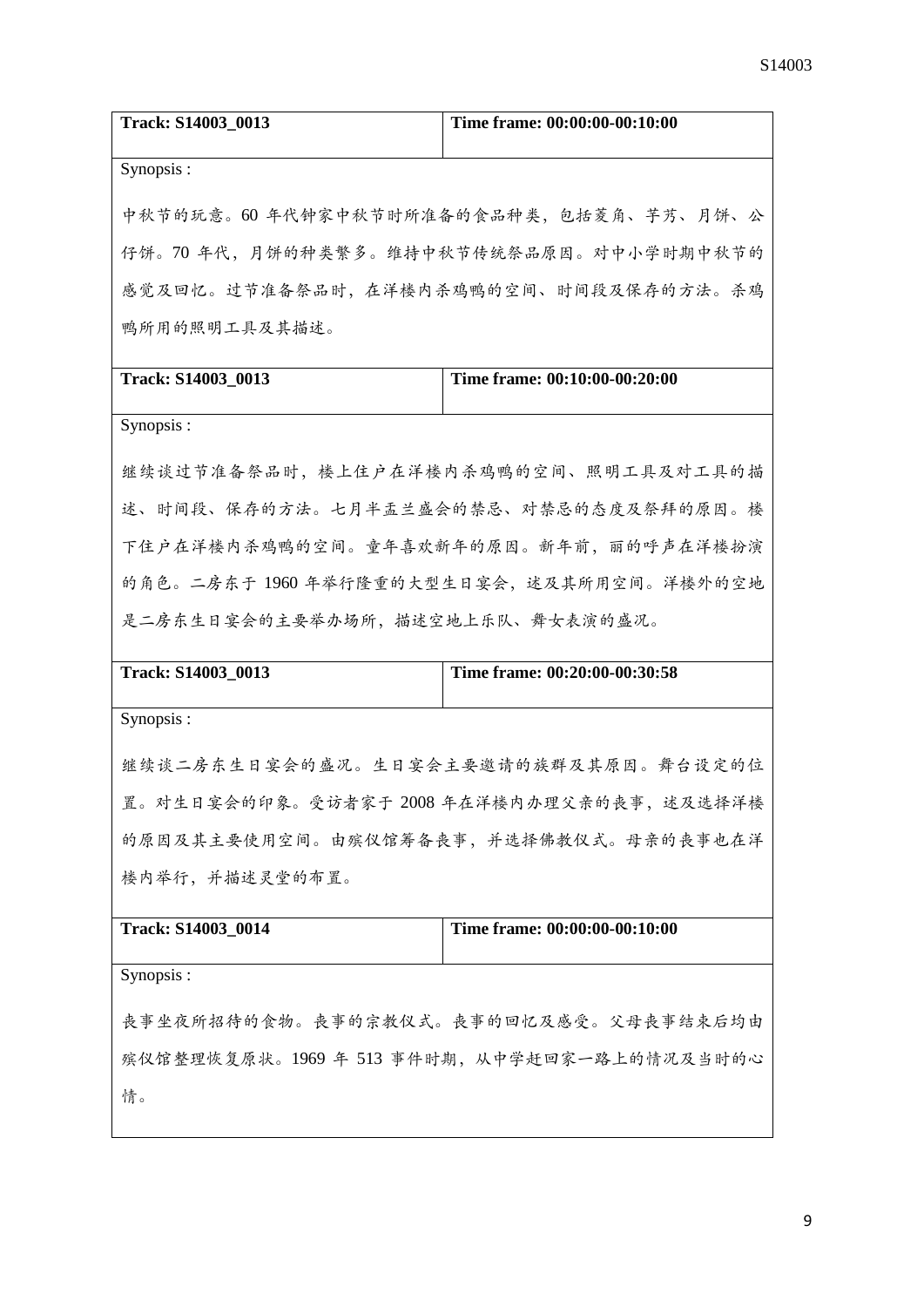| Track: S14003 0014 | Time frame: $00:10:00-00:20:00$ |
|--------------------|---------------------------------|
|                    |                                 |

当时所听到的有关 513 事件的消息。在 513 事件时期亲身经历的事件,描述经历的细 节。513 事件时期, 住户的安全防范措施, 如准备武器等。戒严时期, 洋楼外街道上兵 团维持秩序的情况。513 事件对沙发生意和生活的影响。

| <b>Track: S14003 0014</b> | Time frame: $00:20:00-00:32:00$ |
|---------------------------|---------------------------------|
|                           |                                 |

Synopsis :

继续谈 513 事件对钟家沙发生意和生活的影响。513 事件对其个人的影响。对政府失去 信任。因此,收听中国的广播电台了解马来西亚的政治情况。政府使用电波干涉,使 人听不清楚中国电台的广播。住户等只能互通小道消息,以防备动荡。513 事件的传闻 与谣言。戒严的时间段。使用内安法令逮捕人的方式。戒严时期对学业的影响。陌生 人闯入洋楼的突发事件及其解决方式。90 年代,洋楼发生水灾。

**Track: S14003\_0015 Time frame: 00:00:00-00:10:00** 

Synopsis :

光大建筑期间发生火灾。新光大打桩期间,附近的建筑出现裂痕。洋楼的损坏小,没 向发展商索赔。洋楼对面的建筑出现裂痕,发展商替屋主修复及其修复的方法。光大 的建成对洋楼居民生活及生意造成的影响及其解决方法。80 年代,槟威大桥对自家生 意的影响。

**Track: S14003\_0015 Time frame: 00:10:00-00:20:00** Synopsis : 继续谈 80 年代槟威大桥对自家生意的影响。1991 年过后,槟城市中心发生水灾,洋楼 也不能幸免。水灾带来的损失。水灾经历的时间、水的高度。描述水灾的情况。水灾 后,所采取的措施。不大装修洋楼的原因。对废除屋租统制法令的看法。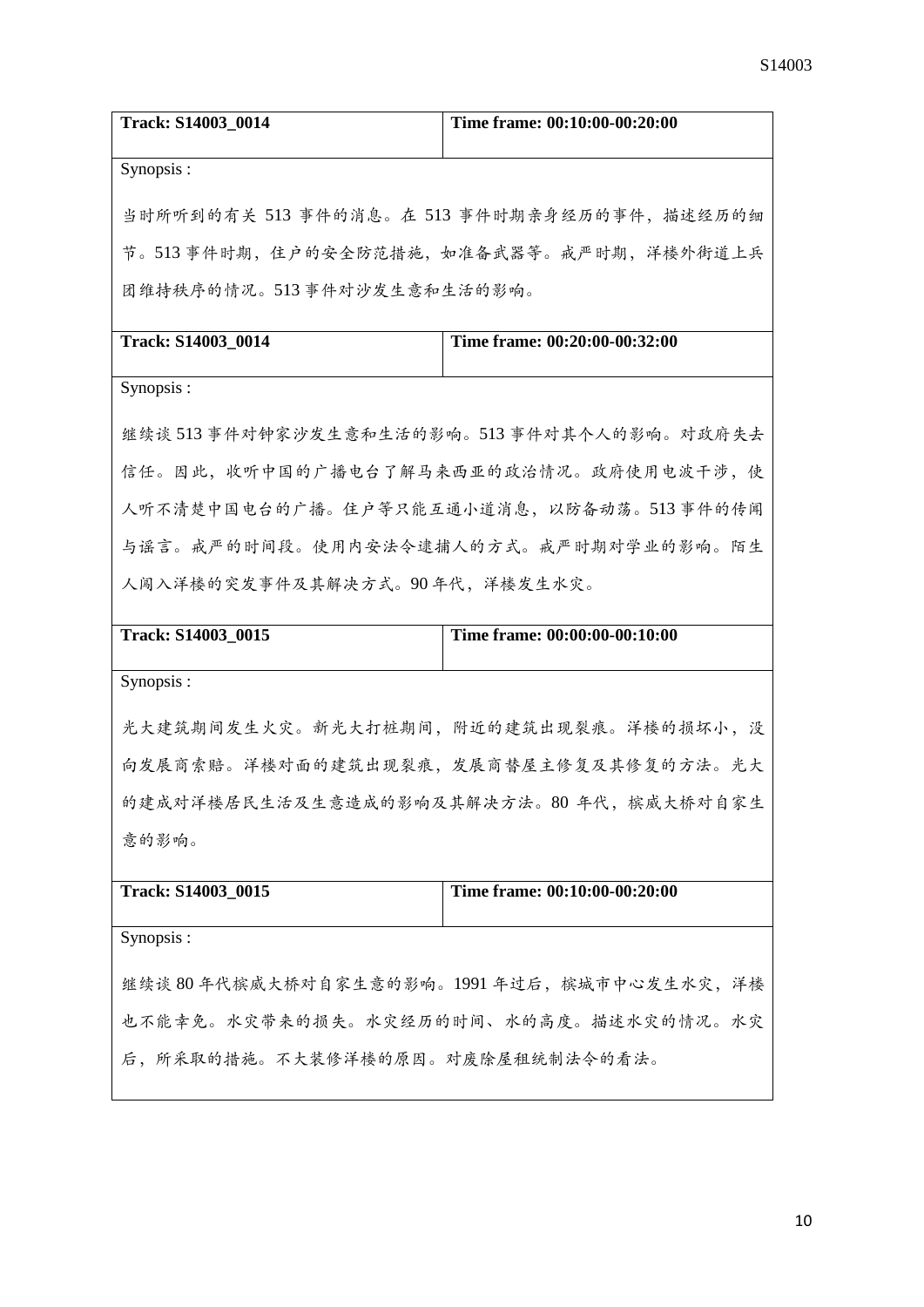| Track: S14003 0015                        | Time frame: 00:20:00-00:31:04 |  |
|-------------------------------------------|-------------------------------|--|
| Synopsis:                                 |                               |  |
| 继续谈对废除屋租统制法令的看法。此事对生活及生意的影响及其应对方式。二房东     |                               |  |
| 对废除屋租统制法令的态度和应对方式。对槟城在 2008 年列为世界文化遗产的看法。 |                               |  |
| 洋楼的特别之处。对洋楼的回忆。                           |                               |  |
| Track: S14003_0016                        | Time frame: 00:00:00-00:10:00 |  |
| Synopsis:                                 |                               |  |
| 与各籍贯混居的感想。中小学的玩意。鸡蛋花球的制作方法、玩法。不愿意回到洋楼     |                               |  |
| 居住的原因。对洋楼的期望。不希望自己孩子居住在洋楼。乔治市最有价值的是各种     |                               |  |
| 文化的相互交融,并体现在建筑物。                          |                               |  |
| Track: S14003_0016                        | Time frame: 00:10:00-00:20:00 |  |
| Synopsis:                                 |                               |  |
| 继续乔治市最有价值的是各种文化的相互交融及其最有价值的原因。乔治市人口的流     |                               |  |
| 失问题,及只留下老年人的原因。乔治市的变化。乔治市的未来。             |                               |  |
| Track: S14003_0016                        | Time frame: 00:20:00-00:25:44 |  |
| Synopsis:                                 |                               |  |
| 继续谈乔治市的未来。政府应该关注塞车的问题。乔治市发展旅游业的好处和坏处。     |                               |  |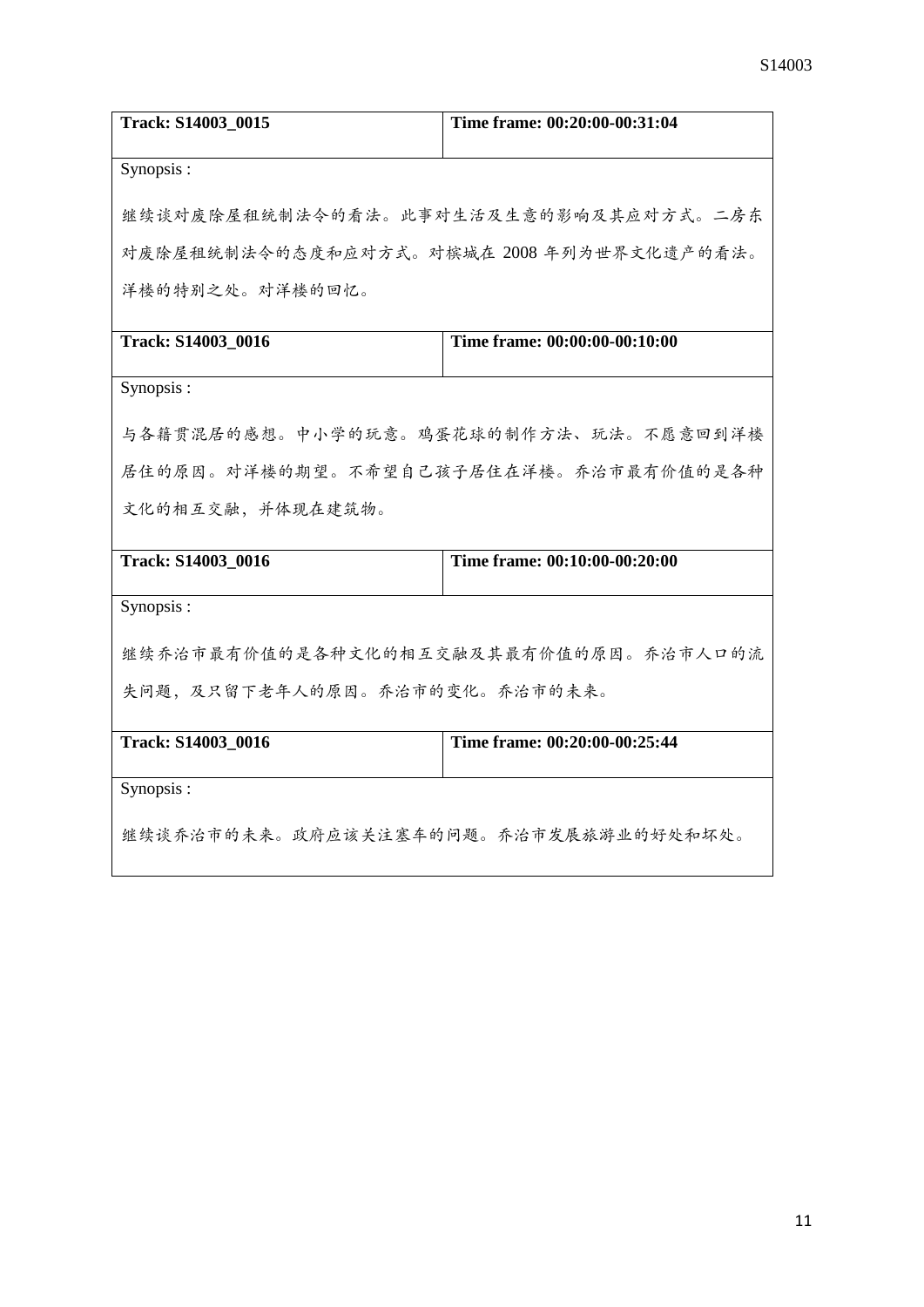## Mr Cheng Chin Eng

(1954)

Accession number: S14003

Track Number: S14003\_0001, S14003\_0002, S14003\_0003, S14003\_0004, S14003\_0005, S14003\_0006, S14003\_0007, S14003\_0008, S14003\_0009, S14003\_0010, S14003\_0011, S14003\_0012, S14003\_0013, S14003\_0014, S14003\_0015, S14003\_0016

Duration: 07:33:56

Language/Dialect: Mandarin

| <b>Track: S14003 0001</b>                                                                       | Time frame: 00:00:00-00:10:00 |  |
|-------------------------------------------------------------------------------------------------|-------------------------------|--|
|                                                                                                 |                               |  |
| Synopsis:                                                                                       |                               |  |
|                                                                                                 |                               |  |
| Personal background. Family background. Type of building. Owner of the house. Family            |                               |  |
| members who first moved into the house. The year of their move-in. Rental and the rent bearers. |                               |  |
| Principal tenant rented the whole unit and sub-let it to other tenants. Number of tenants and   |                               |  |
| their places of origin.                                                                         |                               |  |
|                                                                                                 |                               |  |

| <b>Track: S14003 0001</b> | Time frame: $00:10:00-00:20:00$ |
|---------------------------|---------------------------------|
|                           |                                 |

Synopsis :

Continued with the number of tenants and their places of origin. Reason of moving into the house. Business operated by his family and other tenants inside the building and space allocated. Period when the family stayed in the house, and period when the family only used the house for business purpose. Reason of their leaving and reason of buying a new house. Location of the new house. The different life stages he spent in the house. Location of the house in relation to the nearby streets. Exterior features of the house.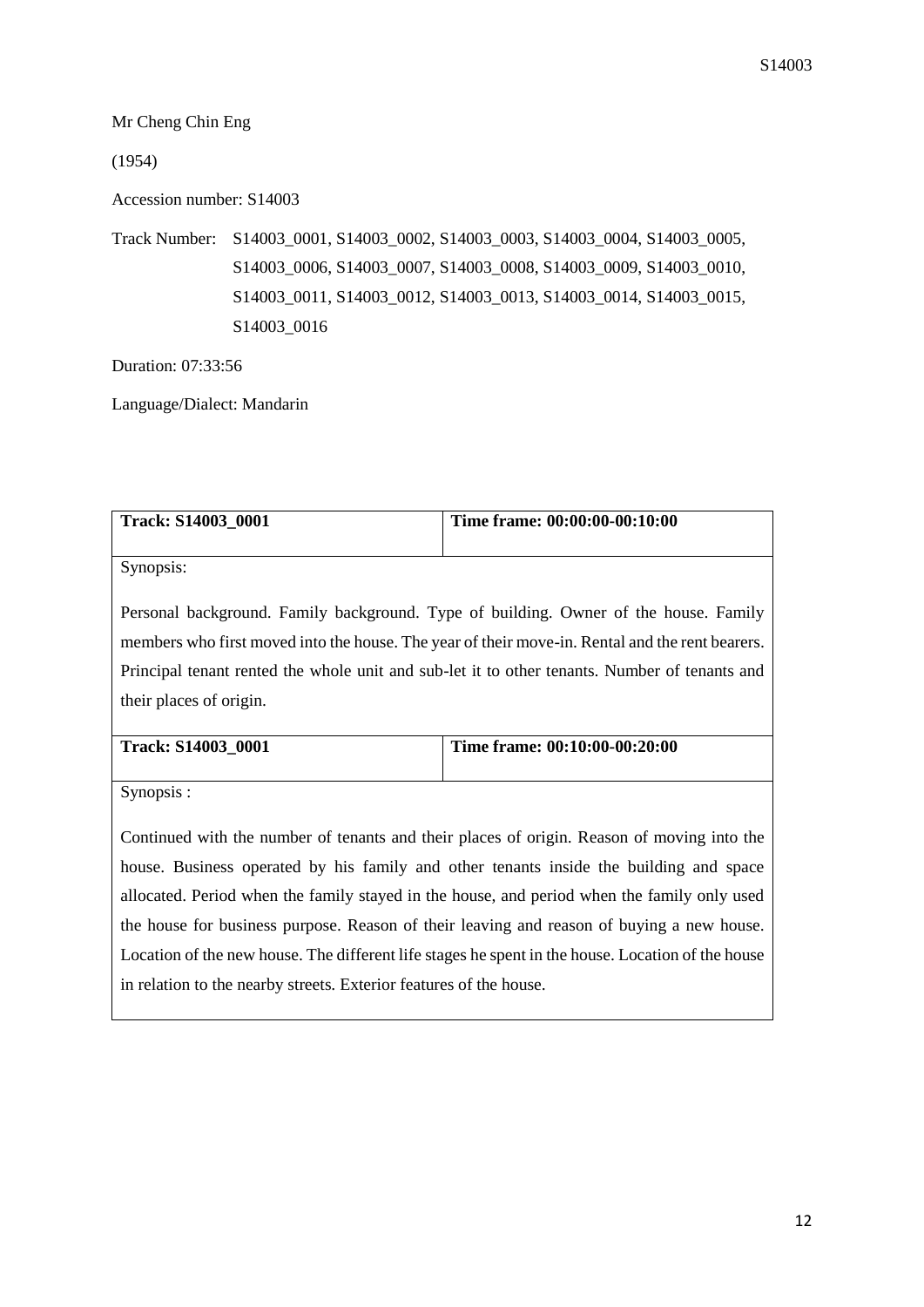| Track: S14003 0001 | Time frame: 00:20:00-00:30:00 |
|--------------------|-------------------------------|
|                    |                               |

Continued with the exterior features of the house, including the empty area outside and fivefoot-way. The toilet location. The condition of five-foot-way. Building materials of the house when they first moved in. The current building materials used. The exterior features of the house remained unchanged. Inner features of the house. The layout of ground floor and first floor when they first moved in.

| <b>Track: S14003 0002</b> | Time frame: $00:00:00-00:10:00$ |
|---------------------------|---------------------------------|
|                           |                                 |

Synopsis :

Continued with the layout of ground floor and first floor when they first moved in, and the uniqueness of such layout. The use of common bathroom and space allocated for children to bathe.

| <b>Track: S14003 0002</b> | Time frame: 00:10:00-00:22:38 |
|---------------------------|-------------------------------|
|                           |                               |

Synopsis :

Continued with common bathroom and space allocated for children to bathe. Materials used for floor board, partition and wall when they first moved in. Spatial partition in the house, and the changes in space use over the years. Current termites problem. Current changes in spatial partition in the house, and the use of each space.

| <b>Track: S14003 0003</b> | Time frame: 00:00:00-00:10:00 |
|---------------------------|-------------------------------|
|                           |                               |

Synopsis :

How the house was used during his primary schooling years Daily routine and most used space. Description of the empty area in front of the house, which was also the most used space, and the condition of use. Games played at the empty area. Way of playing cigarette boxes and number of playmates. Way of playing marbles.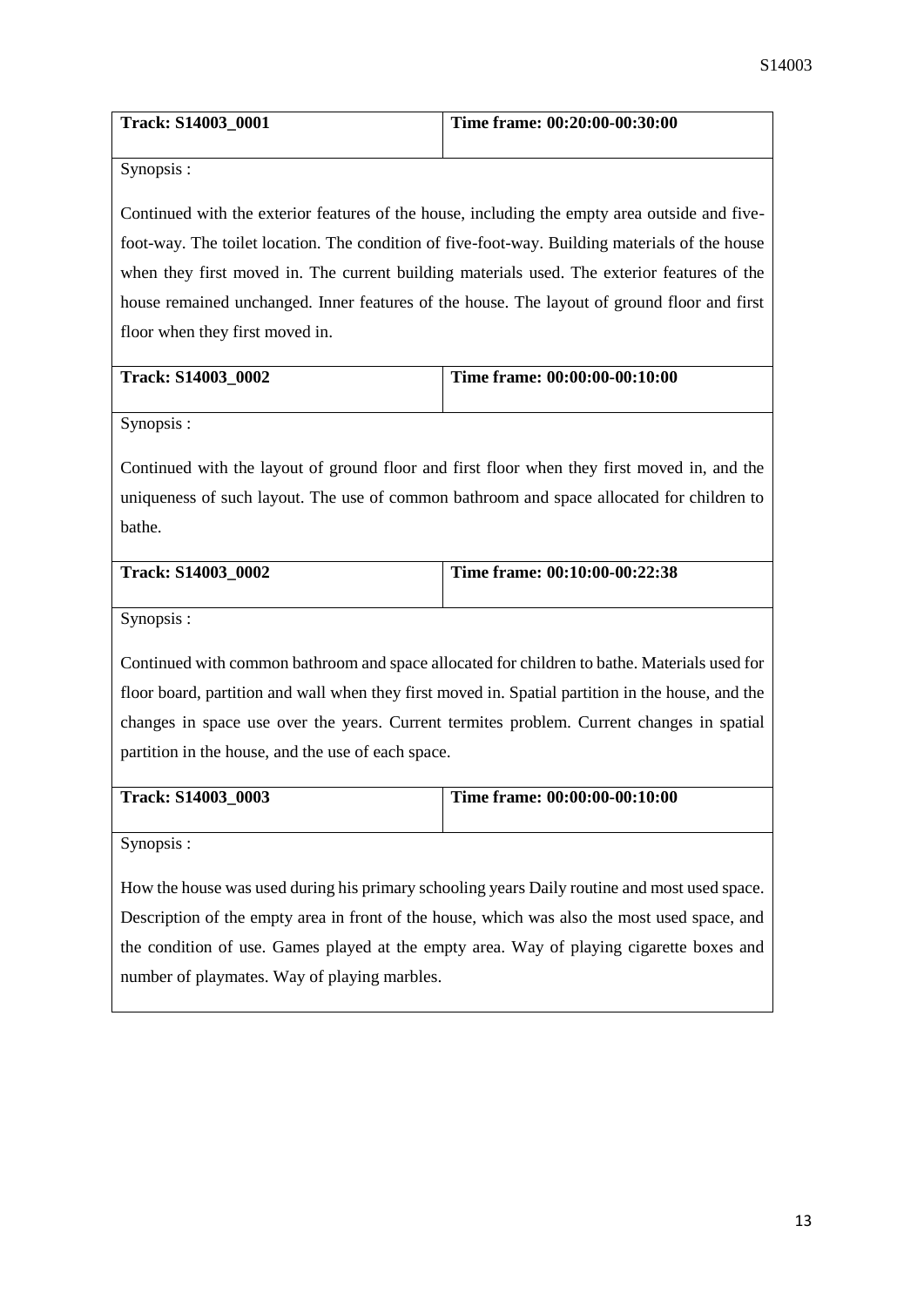| <b>Track: S14003 0003</b> | Time frame: 00:10:00-00:20:00 |
|---------------------------|-------------------------------|
|                           |                               |

Continued with ways of playing games, including marbles, hide and seek, hawk and chicken, and hopscotch. The most played game. Description of playmates and the game session.

| <b>Track: S14003 0003</b> | Time frame: 00:20:00-00:29:41 |
|---------------------------|-------------------------------|
|                           |                               |

Synopsis :

Other users of the empty area during his primary school years. Unforgettable moment of an accident which happened on his younger brother at the empty area. Happiest moment when he was treated biscuits by the pastry wholesale uncle. Ways of making and playing arrow, until somebody was injured. The collapse of a bridge on a wide drain in front of the house.

| <b>Track: S14003 0004</b> | Time frame: 00:00:00-00:10:00 |
|---------------------------|-------------------------------|
|                           |                               |

Synopsis :

Continued with the collapse of the bridge on a wide drain and its repair work. The use of badminton court in the empty area. The use of the house during his secondary school years. Number of rooms, location, decoration, structure of the toilet and its condition during his primary school years. Solution to the toilet shortage problem.

| <b>Track: S14003 0004</b> | Time frame: 00:10:00-00:20:00 |
|---------------------------|-------------------------------|
|                           |                               |

Synopsis :

The time and frequency of night soil collecting during his primary schooling years, and his thoughts regarding the night soil men. Structure of the toilet and night soil collecting procedures. Condition of the tenants' use of the bathroom. Different places to bathe for children and adults. The usual bathing way for children. Inner structure of the bathroom, its poor lighting and the solution. Condition of the tenants' dining room upstairs and location of the dining table for self-use. Condition of the terrace used by the tenants for clothes drying. His room was the most used space during his secondary school years. Daily routine in his room and the reason of staying in the room for most of the time.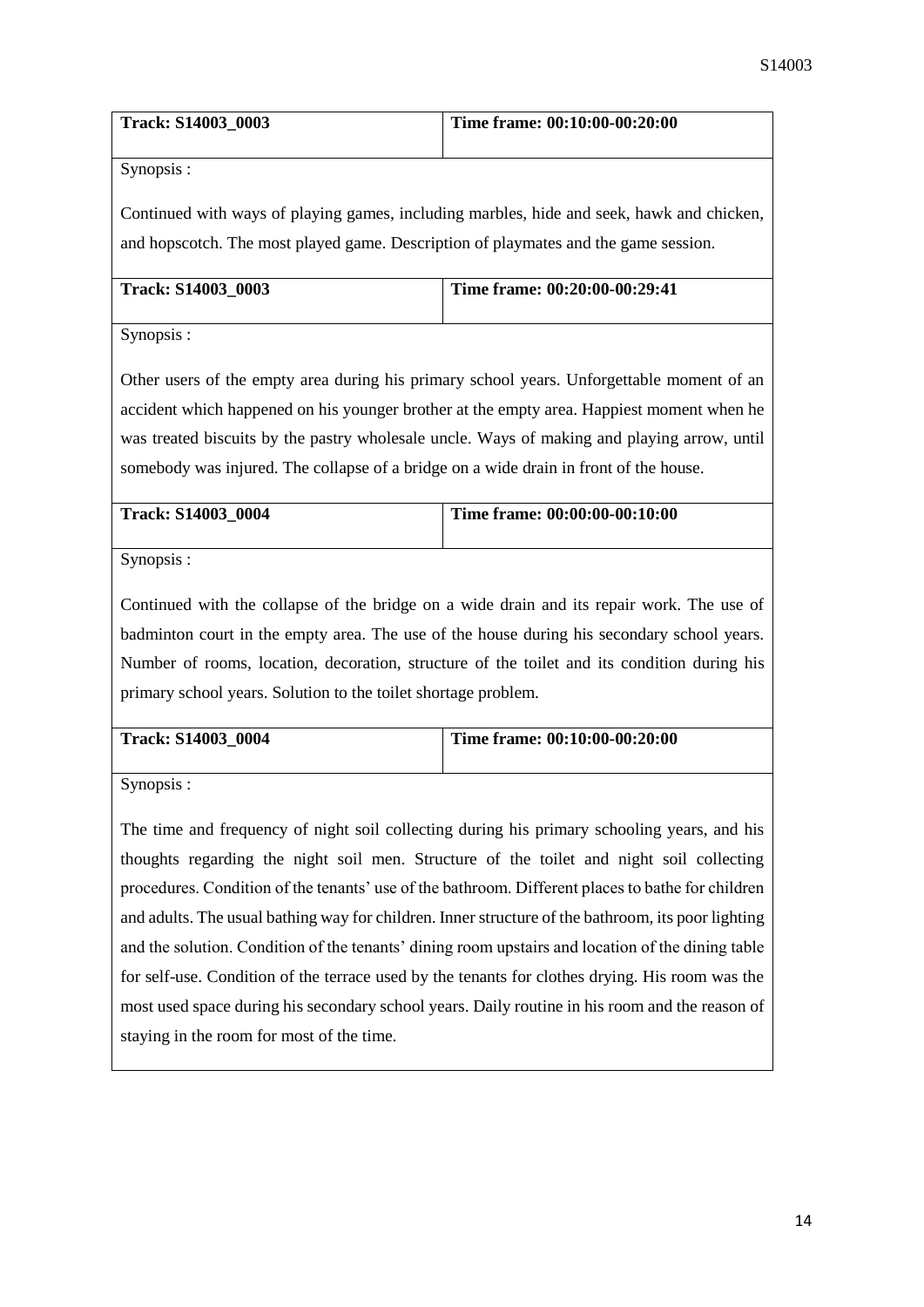| <b>Track: S14003 0004</b> | Time frame: 00:20:00-00:31:10 |
|---------------------------|-------------------------------|
|                           |                               |

Continued with the description of daily routine in the room and the reason of staying in the room for most of the time. Description of playing music and singing at the five-foot-way with neighbouring friends. Number of music mates. Description of daily routine with friends which included watching movie, gossiping about movie stars, visiting George Town on motorbike. Layout of five-foot-way and its use, including rope hopping. The most unforgettable five-footway memory was the birth of Li Yi as a famous singer among his music mates. Description of learning and riding bicycle at the empty area.

| <b>Track: S14003 0005</b> | Time frame: 00:00:00-00:10:00 |
|---------------------------|-------------------------------|
|                           |                               |

Synopsis :

Continued with the description of learning and riding bicycle. Tools, materials and ways of playing the *masak-masak* (cooking) game. Tools, ways and reasons of playing "black magic" among the children during his primary school years. Description of having fun in the rain. The change of toilet system into the flushing type and its condition of use during his secondary school years. Facilities available in the bathroom. Special condition when an ill tenant used the bathroom and its solution.

| <b>Track: S14003 0005</b> | Time frame: 00:10:00-00:20:00 |
|---------------------------|-------------------------------|
|                           |                               |

Synopsis :

Continued with the description of special condition when an ill tenant used the bathroom and its solution. The unpleasant incident occurred when tenant took too long time to bathe. Feature of the building remained unchanged after his graduation from secondary school. How were the tenants treated by the principal tenant's second wife's children. The condition of use of the building in a day. How he made innovations despite hindrance from his father, including the purchase of new machines, employment of workers and salary increment of the employees. Space used when he was operating the sofa business, its location, inner structure, function and amount of people using it.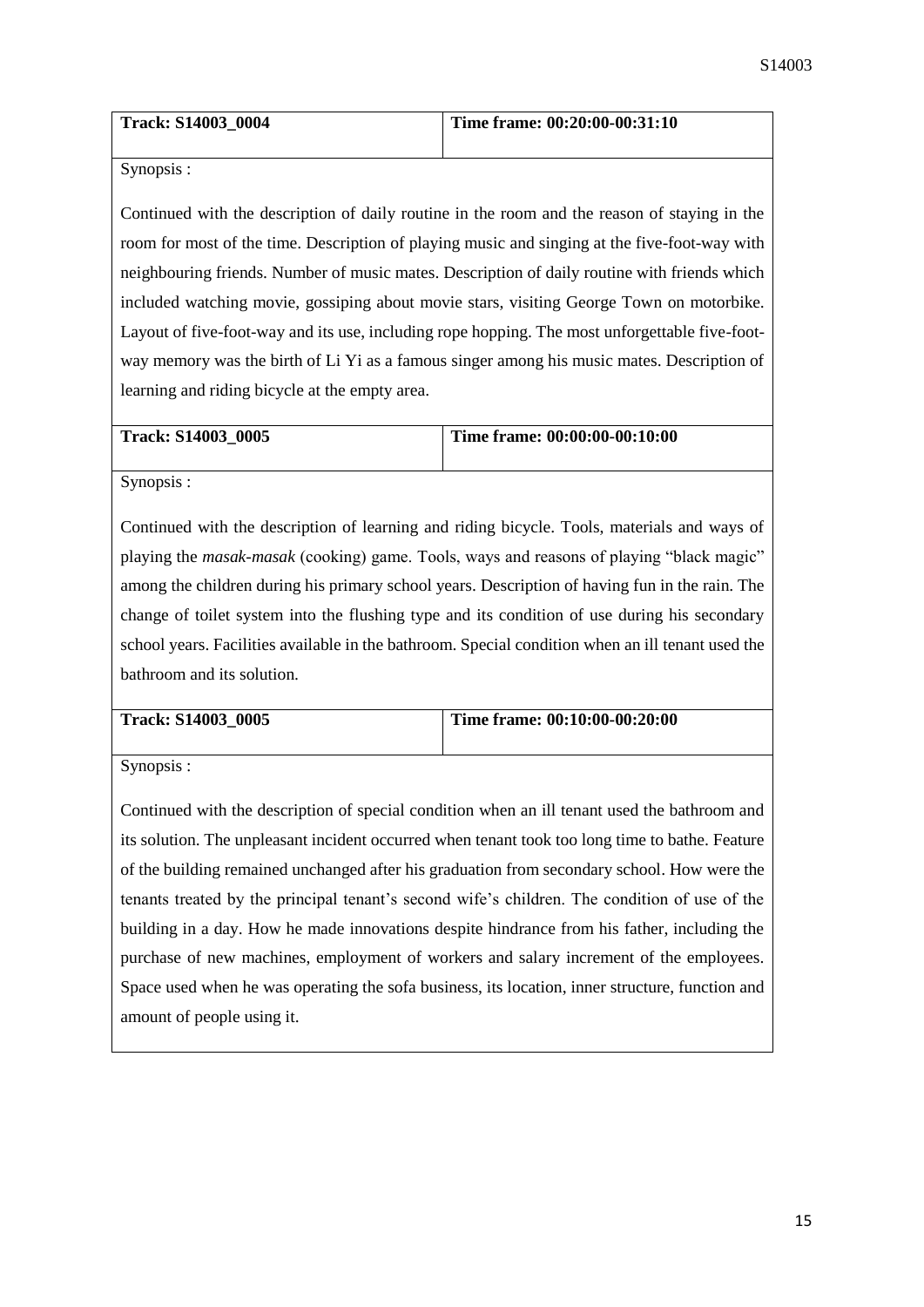| <b>Track: S14003 0005</b> | Time frame: $00:20:00-00:29:22$ |
|---------------------------|---------------------------------|
|                           |                                 |

Continued with space used when he was operating the sofa business, its location, inner structure, function and amount of people using it. His family's most used spaces in the building included the five-foot-way, office, front hall and two rooms upstairs, whereas the rest of the rooms were rented out to other tenants. Description of his father's purchase of a new house as a backup following an argument over rent with the Nyonya principle tenant. Chinese community's thoughts on the government and the ideological preference of Chinese educated people in the 1960s. Description of the arrest of suspects during the May 13 incident in 1969.

| <b>Track: S14003 0006</b> | Time frame: 00:00:00-00:10:00 |
|---------------------------|-------------------------------|
|                           |                               |

Synopsis :

Description of the arrest of suspects in a snooker club and its outcome during the May 13 incident in 1969. Description of listening to the local and China radio in an alley during the Emergency period. Location and the size of the alley beside his house. The mates who listened to the radio together with him. Way and reason of listening to the China radio secretly and his uneasiness. The China radio's broadcasting hours. His thoughts about China at that time.

| <b>Track: S14003 0006</b> | Time frame: 00:10:00-00:24:50 |
|---------------------------|-------------------------------|
|                           |                               |

Synopsis :

Continued with his thoughts about China at that time. Description of the layout and structure in the room shared with his younger brother after graduation. Use of the canvas bed in the dining room upstairs. Description of the canvas beds used by local residents in the five-footway. Space allocation in the room, including space for studying, chit-chatting and so on. The unchanged condition of toilet, bathroom and dining room. The change in function when the building was taken over by his younger brother. Deities worshipped in the building. The change of location of the Earth God from outside to inside the house. The Earth God and the Heavenly God worship at home, which was carried on after his graduation. Description about the gloomy back room downstairs. The Kitchen God was worshipped by a Cantonese tenant initially but was then worshipped by his family.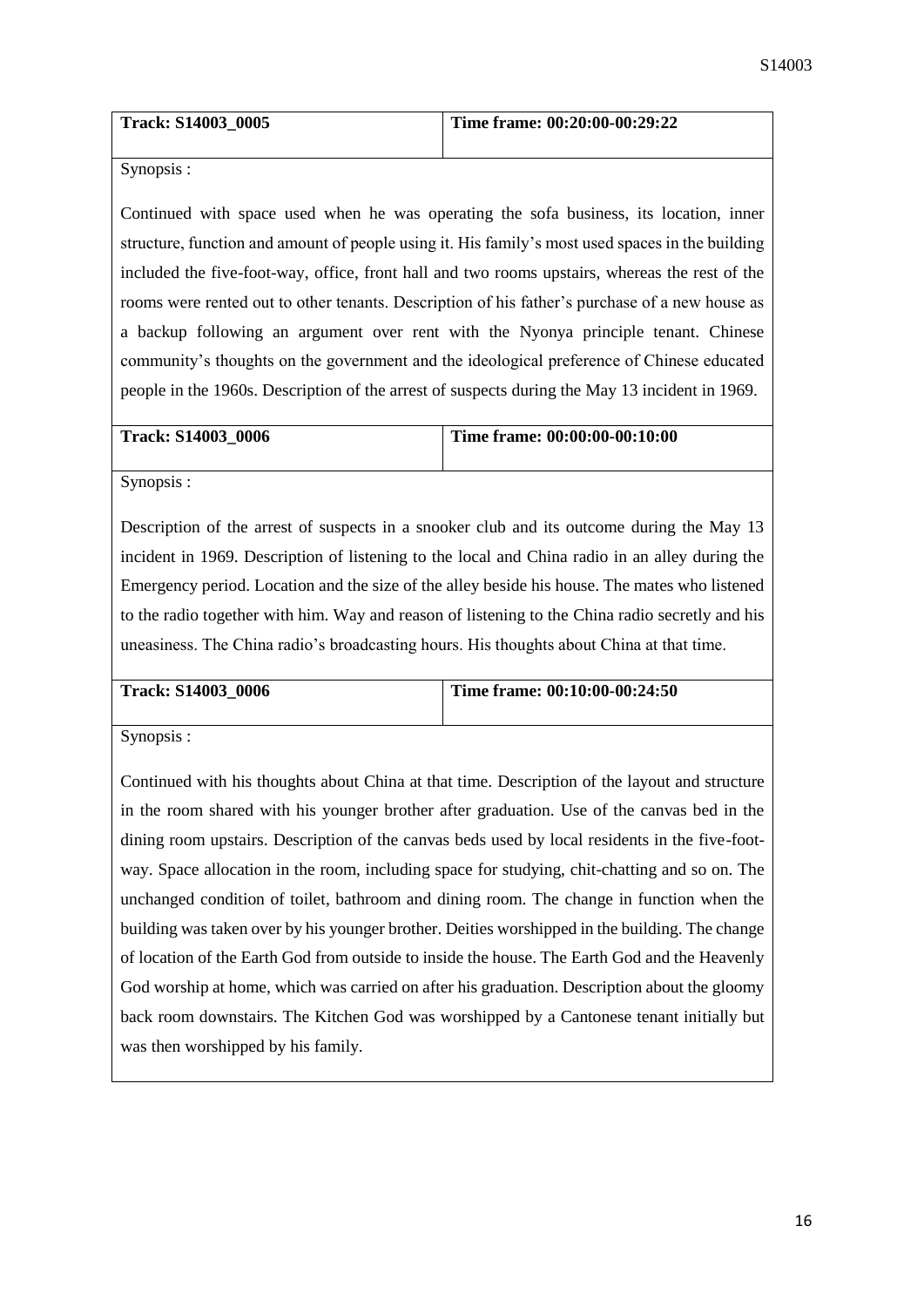| <b>Track: S14003 0007</b> | Time frame: $00:00:00-00:10:00$ |
|---------------------------|---------------------------------|
|                           |                                 |

Additional information about his primary school years when Loh Boon Siew was once staying at the front hall of the building and the interesting incident about Loh's marriage proposal. The building was functioned as an office during the Japanese occupation. Description of the feature of principal tenant who was a legal mortgagor. Description of the principal tenant's mortgage business in the building.

| <b>Track: S14003 0007</b> | Time frame: 00:10:00-00:20:00 |
|---------------------------|-------------------------------|
|                           |                               |

Synopsis :

Additional information about his secondary school years. The modern usage of the term "ang mo" (which means "red hair"). Definition and usage of "ang mo". Materials, location and ways of playing paper frog.

| <b>Track: S14003 0007</b> | Time frame: $00:20:00-00:31:03$ |
|---------------------------|---------------------------------|
|                           |                                 |

Synopsis :

Continued with the materials, location and ways of playing paper frog during his primary and junior high school years. The function and meaning behind the paper cutting performed by local residents. Materials, location, playmates and ways of playing paper plane. The mixed function of the building from 1978 to 1991. The sofa cushion, renovation and cement building business at the office inside the building. The reason of the business expansion. Daily routine in the building.

| <b>Track: S14003 0008</b> | Time frame: 00:00:00-00:10:00 |
|---------------------------|-------------------------------|
|                           |                               |

Synopsis :

Continued with the daily routine in the building. Daily used area in the building. The use of five-foot-way and his memories about it. Structure and layout of his office and his employees.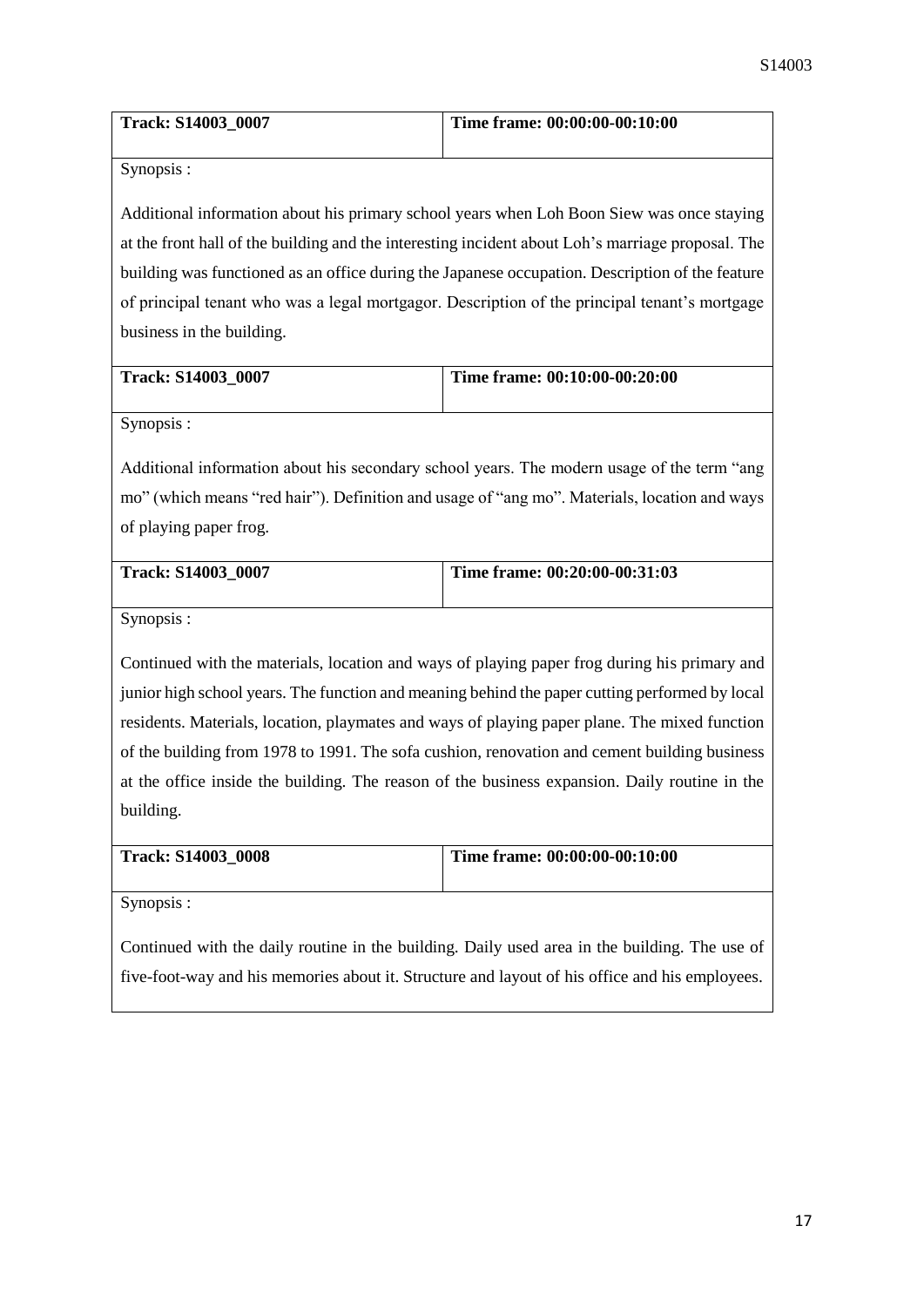| <b>Track: S14003 0008</b> | Time frame: 00:10:00-00:20:00 |
|---------------------------|-------------------------------|
|                           |                               |

Continued with the structure and layout of his office and his employees. The installation of airconditioner in the office which triggered conflict between him and his father. Layout of the front hall, machinery facilities and number of employees. Some of the sewing jobs which were handled by the tenants. Working hours and lunch hours. Employees' lunch and dinner were borne by the employer. Description of people who were involved in the food preparation, the dishes and location for food preparation.

| <b>Track: S14003 0008</b> | Time frame: 00:20:00-00:31:03 |
|---------------------------|-------------------------------|
|                           |                               |

Synopsis :

Continued with the description of employees' lunch and dinner which were borne by the employer, people who were involved in food preparation, the dishes and location for food preparation. Relationship with the employees and the way he treated the employees. Salary payment methods and options given to the employees regarding EPF (Employees Provident Fund). Layout and function of the hall upstairs. Relationships among other tenants.

| <b>Track: S14003 0009</b> | Time frame: 00:00:00-00:10:00 |
|---------------------------|-------------------------------|
|                           |                               |

Synopsis :

Continued with the layout and function of the hall upstairs and the relationships among other tenants. Location of the rooms and beds. The change in users of bathroom and toilet. Description of the Deities worshipped by the principal tenant and the interviewee's family in the front hall.

| <b>Track: S14003 0009</b> | Time frame: 00:10:00-00:20:00 |
|---------------------------|-------------------------------|
|                           |                               |

Synopsis :

Continued with the description on the deities worshipped by the principal tenant and the interviewee's family in the front hall. The change of his religious belief. Reason and location of the altar for deity worship in the front hall. Description about the worship of deitites, including the ceremony, time, offerings and worshippers.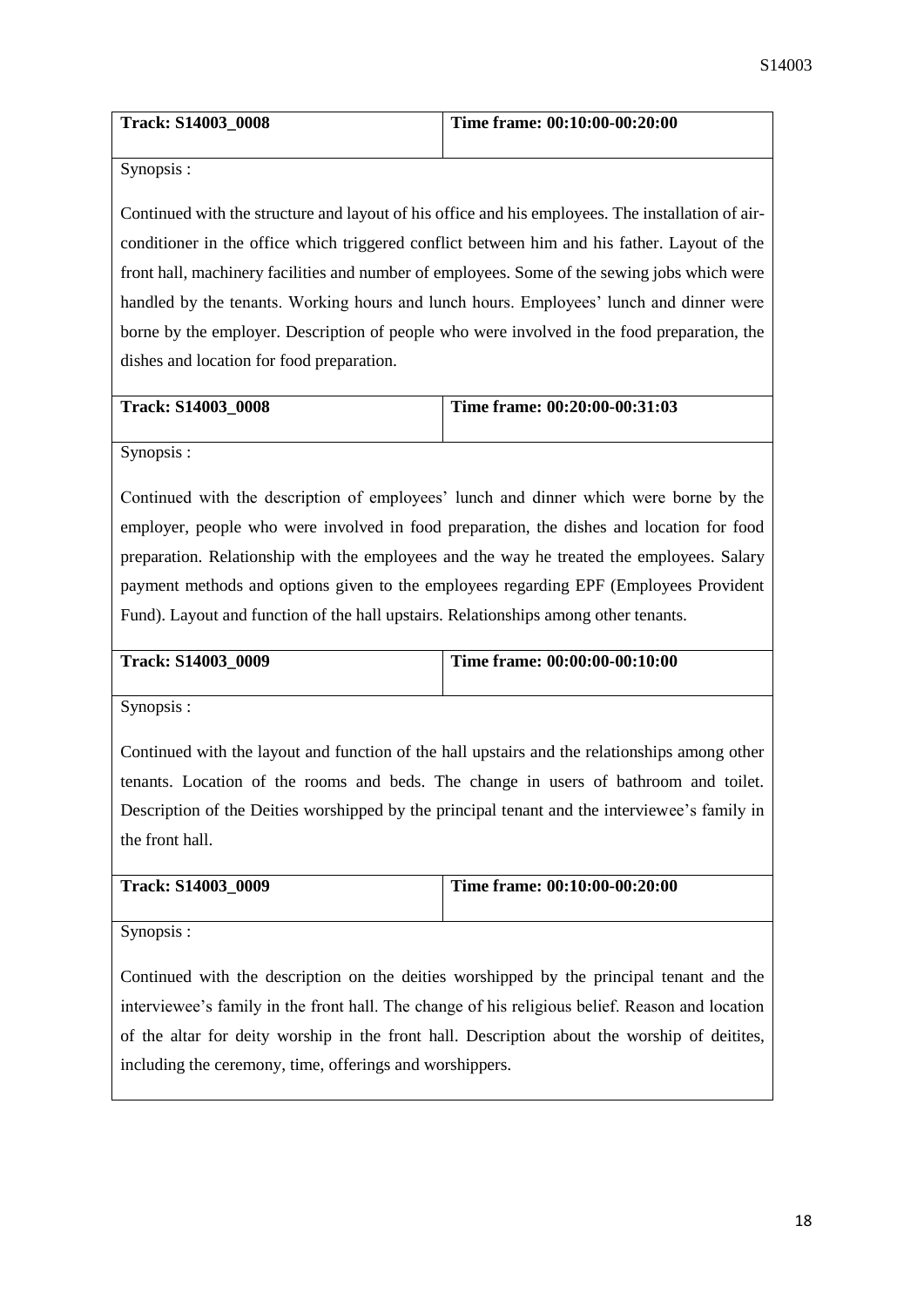| <b>Track: S14003 0009</b> | Time frame: 00:20:00-00:31:03 |
|---------------------------|-------------------------------|
|                           |                               |

Continued with the description of deity worship. Way of worship during winter solstice. People who worshipped the Kitchen God and the Heavenly Official. Prayer for the deceased on roadside in the  $7<sup>th</sup>$  month in the lunar calendar. The mixed function of the building from 1991 to 2014. The only tenant remained in the building was his second younger brother who carried on the sofa business. The reason of his coming to the building and the condition of use of the hall upstairs. Description of the "end of the work" feast in 1991 with a European woman and other employees at the hall upstairs.

|  | <b>Track: S14003 0010</b> |  |
|--|---------------------------|--|
|--|---------------------------|--|

## **Time frame: 00:00:00-00:12:17**

Synopsis :

The leaking problem in the front hall, solution and reason of not repairing. Termite problem faced in some parts of the building and its solution. Description of the deities worshipped and people who worshipped them in the front hall. Advantages of staying together with Chinese from different places of origin. His opinion about the mosque behind the building and the followers. His parents' obsession with the house and the place they stayed during weekneds.

| Track: S14003 0011 | Time frame: 00:00:00-00:10:00 |
|--------------------|-------------------------------|
|--------------------|-------------------------------|

Synopsis :

Offerings and tools needed during the winter solstice worship. Spaces used by the tenants during winter solstice, including the kitchen and the hall upstairs. Details on the worship during winter solstice, including decorations on the offerings and worshipping direction. The absence of ancestral tablet for his own family and other tenants in the house. Details on the ancestral worship ceremony, in which two coins were used as a pair of divination blocks. No decoration was made during winter solstice.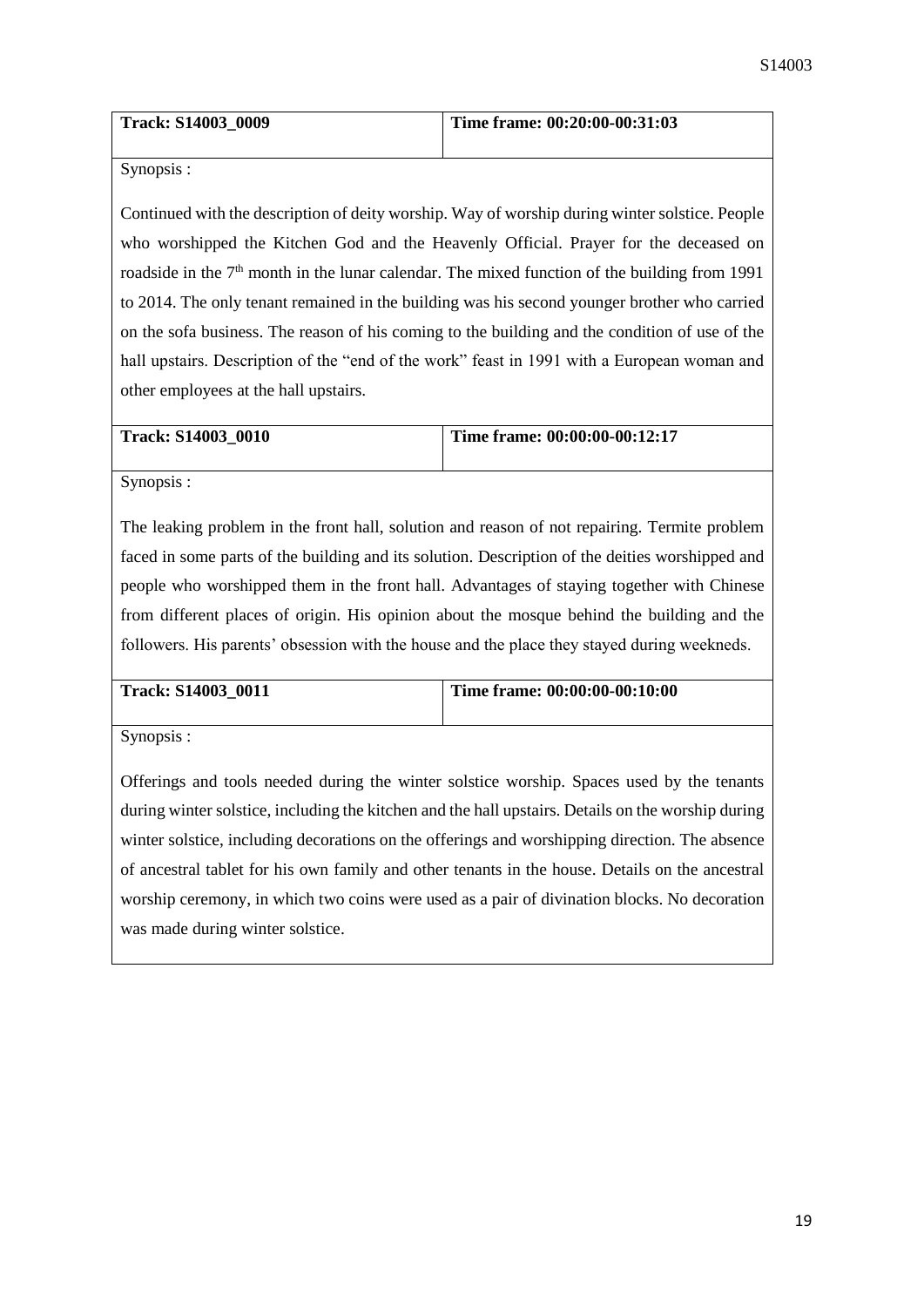| <b>Track: S14003 0011</b> | Time frame: 00:10:00-00:20:00 |
|---------------------------|-------------------------------|
|                           |                               |

Details on the ancestral worship during the Winter Solstice Festival and wishes made. His feelings about winter solstice. Space used during Chinese New Year, including the front hall and the hall upstairs. Cleaning done before Chinese New Year. Reason of gambling during Chinese New Year. The use of the hall upstairs during Chinese New Year. New Year preparation by other tenants which included cleaning, new clothes buying, deities worship and so on. Tools for cleaning the ceiling. Custom of wearing new clothes.

| <b>Track: S14003 0011</b> | Time frame: $00:20:00-00:31:03$ |
|---------------------------|---------------------------------|
|                           |                                 |

Synopsis :

Continued with the custom of wearing new clothes during New Year and his opinion about it. Games played during New Year, which included fire crackers and fireworks. Places to buy and play fire crackers and fireworks. Ways to make, keep and play cannon crackers, and number of playmates who participated. Steamboat being the reunion dinner on New Year's Eve. Difference in time when practicing deity worship for different families. The taste of food in the past. Spaces used during the *Qingming Festival* (Tomb Sweeping Day), including the hall upstairs and the front of the house.

| Track: S14003 0012 | Time frame: 00:00:00-00:10:00 |
|--------------------|-------------------------------|
|                    |                               |

Synopsis :

Description on how ancestral worship was conducted without an ancestral tablet. Description of the preparation of rice dumplings by the tenants. The ingredients of rice dumplings. Location for burning joss papers during the Hungry Ghost Festival.

| Track: S14003 0012 | Time frame: 00:10:00-00:20:00 |
|--------------------|-------------------------------|
|--------------------|-------------------------------|

Synopsis :

Continued with the location for burning joss papers during the Hungry Ghost Festival. His feelings of the Hungry Ghost Festival as a child. Handling of the ashes and the taboo. Reason of different location chosen by tenants to give offerings to hungry ghosts. Offerings put on the roadside and the handling of it. Materials, ways and techniques involved in lantern making during the Mid-Autumn Festival.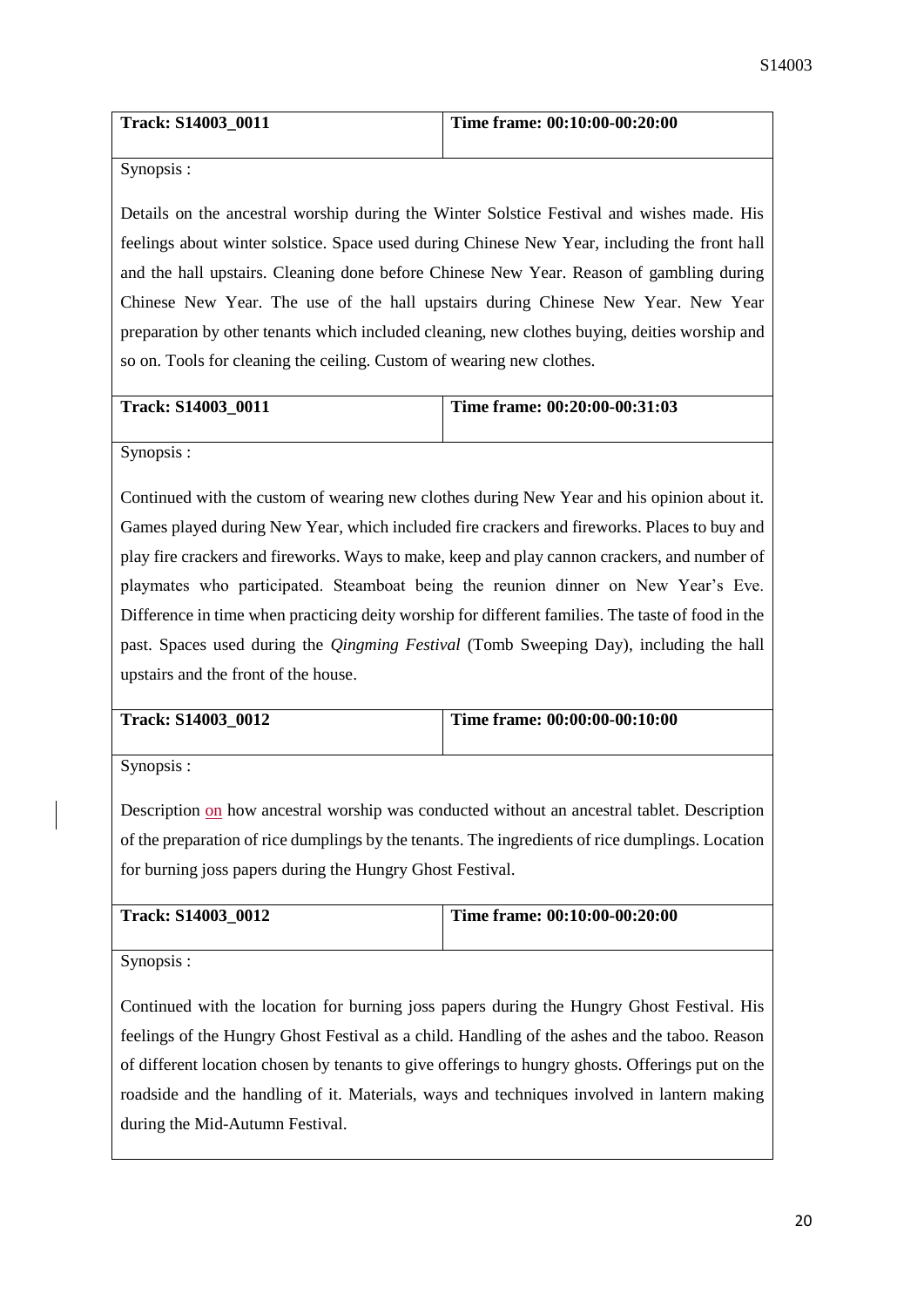| Track: S14003 0012 | Time frame: 00:20:00-00:30:00 |
|--------------------|-------------------------------|
|                    |                               |

Continued with the materials, ways and techniques involved in lantern making. The materials sharing method among his mates when making lantern. Number of mates. Time to play lantern. Materials used in drum making. Reason and location to play drum. Location to play lantern. Description of lantern and drum playing. The security in the neighbourhood.

| <b>Track: S14003 0013</b> | Time frame: $00:00:00-00:10:00$ |
|---------------------------|---------------------------------|
|                           |                                 |

Synopsis :

Games played during the Mid-Autumn Festival. Food served during Mid-Autumn Festival in the 1960s. The wide variety of mooncakes during the 1970s. Why he insisted on maintaining the traditional offerings during the Mid-Autumn Festival. His feelings and memories as a child and teenager on the Mid-Autumn Festival. Description of the space, time and way to slaughter and preserve chickens and ducks, and lighting tools used during the slaughter.

| Track: S14003 0013 | Time frame: 00:10:00-00:20:00 |
|--------------------|-------------------------------|
|                    |                               |

Synopsis :

Continued with the description of space, time and way to slaughter and preserve chickens and ducks, and lighting tools used during the slaughter. Taboos during the Hungry Ghost Festival, his thoughts on the taboos and reason to do worshipping. Space used by the tenants downstairs to slaughter chickens and ducks. Reason of his fondness of New Year. Role played by Rediffusion radio in the building before Chinese New Year. Description of the space used during a grand birthday celebration by the principal tenant in 1960. Description of the performance of musical band and dancers during the birthday celebration.

| <b>Track: S14003 0013</b> | Time frame: 00:20:00-00:30:58 |
|---------------------------|-------------------------------|
|                           |                               |

Synopsis :

Continued with the description of the grand birthday celebration. Major ethnicity of guests invited and reason behind. Location of the stage and his impression on the party. His father's funeral possession in 2008, reason to choose the building for his father's funeral and space used. The Buddhist funeral ceremony was opted for and it was handled by a funeral parlor. His mother's funeral, which was held at the same place, and the decoration of the mourning hall.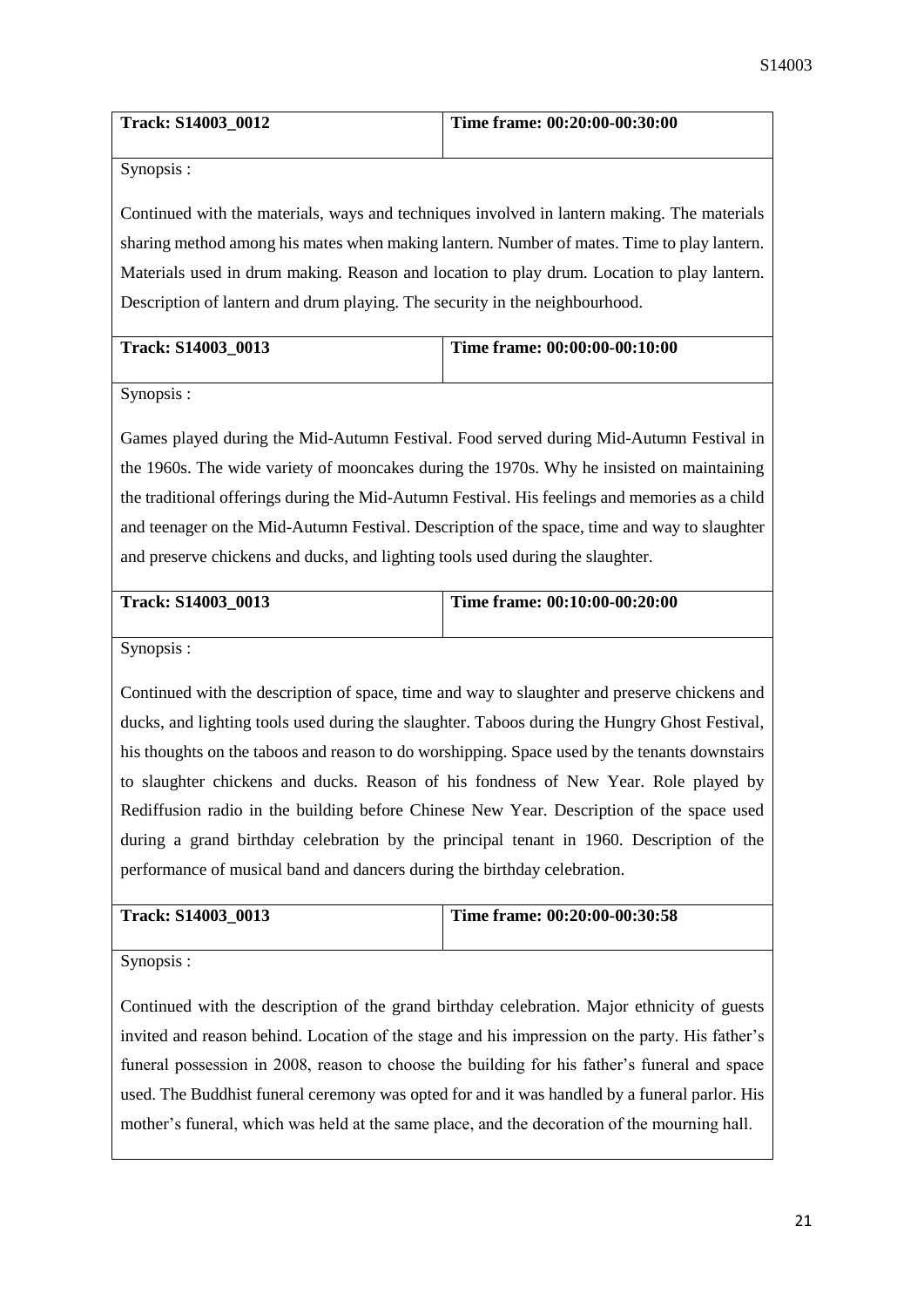| <b>Track: S14003 0014</b> | Time frame: 00:00:00-00:10:00 |
|---------------------------|-------------------------------|
|                           |                               |

Food served during the funeral vigil. Rituals carried out during the funeral. His memories and feelings about the funeral. How was the building restored to its original look after the funeral by the funeral parlor. The situation and his feelings when rushing home from school during the May 13 incident in 1969.

| <b>Track: S14003 0014</b> | Time frame: $00:10:00-00:20:00$ |
|---------------------------|---------------------------------|
|                           |                                 |

Synopsis :

Information heard during the May 13 incident. His personal experience during the May 13 incident. Security precautions taken by the tenants during the May 13 incident, such as preparing weapons. Description of how the army maintained order on the street during curfew. Impact of the May 13 incident on his sofa business and life.

| <b>Track: S14003 0014</b> | Time frame: 00:20:00-00:32:00 |
|---------------------------|-------------------------------|
|                           |                               |

Synopsis :

Continued with the impact of the May13 incident on his sofa business and life. The personal impact of the May 13 incident. The loss of his faith on the government. Therefore, he turned to China radio to understand about the political situation of Malaysia. The government used waves interference to hinder people from listening to the China radio. Information flow among the tenants as a precaution against riots. Rumours and hearsays about the May 13 incident. The curfew hours. Methods used to arrest people under the Internal Security Act (ISA). Impact on his studies during the curfew period. Sudden occurrence of people intruding into the building and how it was handled. A flood incident happened in the 1990s.

| Track: S14003 0015 | Time frame: 00:00:00-00:10:00 |
|--------------------|-------------------------------|
|                    |                               |

Synopsis :

A fire incident happened during the construction of KOMTAR building. Cracks seen on nearby buildings during the piling of Prangin Mall. The building sustained only little damage and thus the owner did not claim compensation from the developer. Repair work made by the developer and the methods used on the affected building opposite the house. The impact of the completion of KOMTAR building to the life and business of the residents and its solution. The impact of Penang Bridge to his family's business during the 1980s.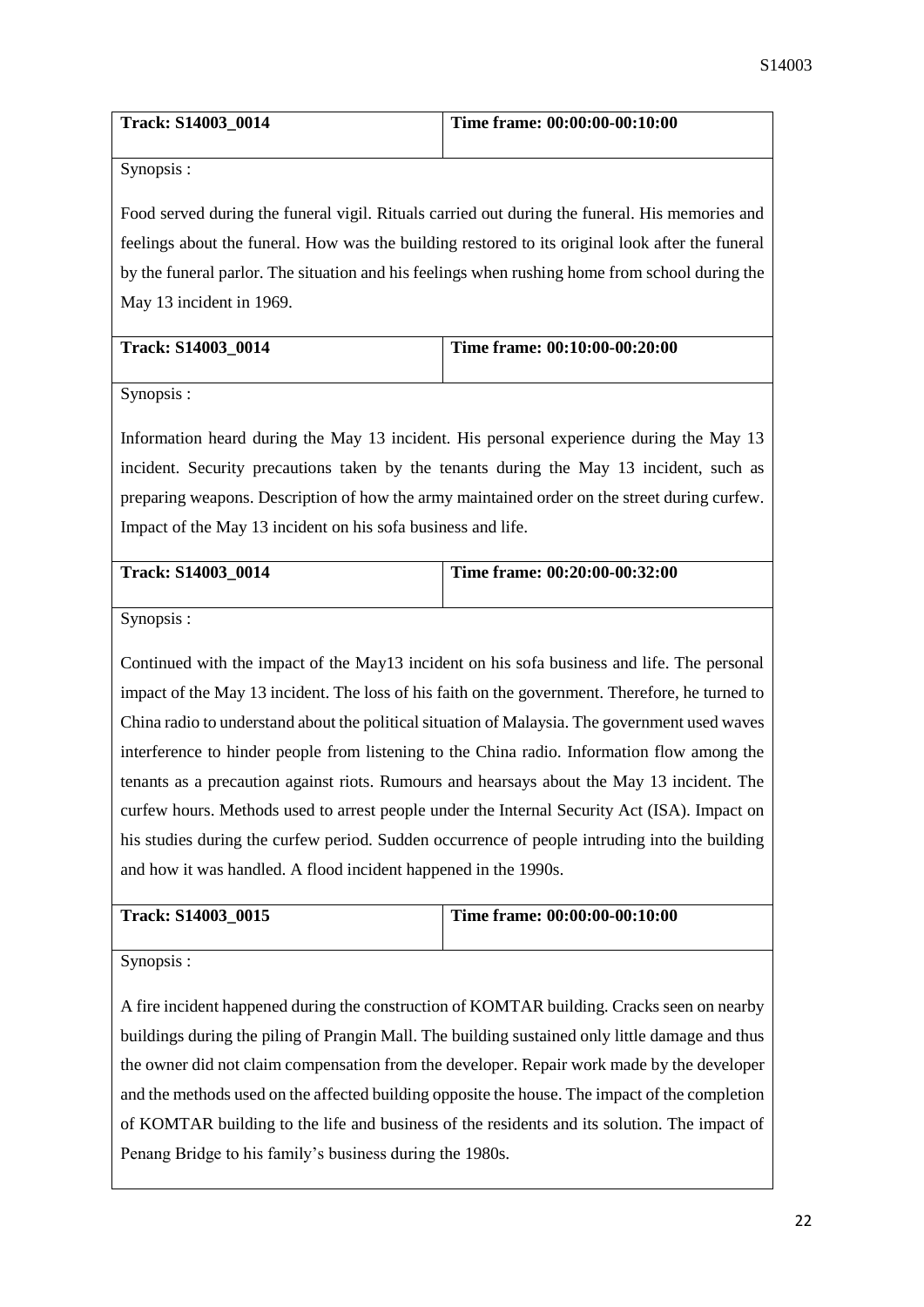| Track: S14003 0015 | Time frame: 00:10:00-00:20:00 |
|--------------------|-------------------------------|
|                    |                               |

Continued with the impact brought by the Penang Bridge to his family's business in the 1980s. The flood happened after 1991 in town which also affected the building. Damage caused by the flood. Details of the flood. Precautions taken after the flood. Reason of not renovating the building. His opinion about the repeal of Rental Control Act.

| <b>Track: S14003 0015</b> | Time frame: 00:20:00-00:31:04 |
|---------------------------|-------------------------------|
|                           |                               |

Synopsis :

Continued with his opinion about the repeal of Rent Control Act and its impact on their lives and business. The principal tenant's response and steps taken in response to the repeal of Rent Control Act. Interviewee's opinion of George Town's listing as UNESCO World Heritage Site in 2008. Uniqueness of the building. His memories in the building.

| Track: S14003 0016 | Time frame: 00:00:00-00:10:00 |
|--------------------|-------------------------------|
|                    |                               |

Synopsis :

His feelings of having stayed together with other Chinese from different places of origin. Games played as a child. The way of making and playing "egg flower". The reason of his decision for not returning to stay at the building. His aspiration for the building. He did not wish his children to stay at the building. The most valuable thing of George Town is the interaction of all cultures displayed in the buildings.

| Time frame: 00:10:00-00:20:00 |
|-------------------------------|
|                               |
|                               |

Synopsis :

Continued with the most valuable thing of George Town and its reason. The reason of the loss of George Town population, with only the elderly people staying back. The changes of George Town. The future of George Town.